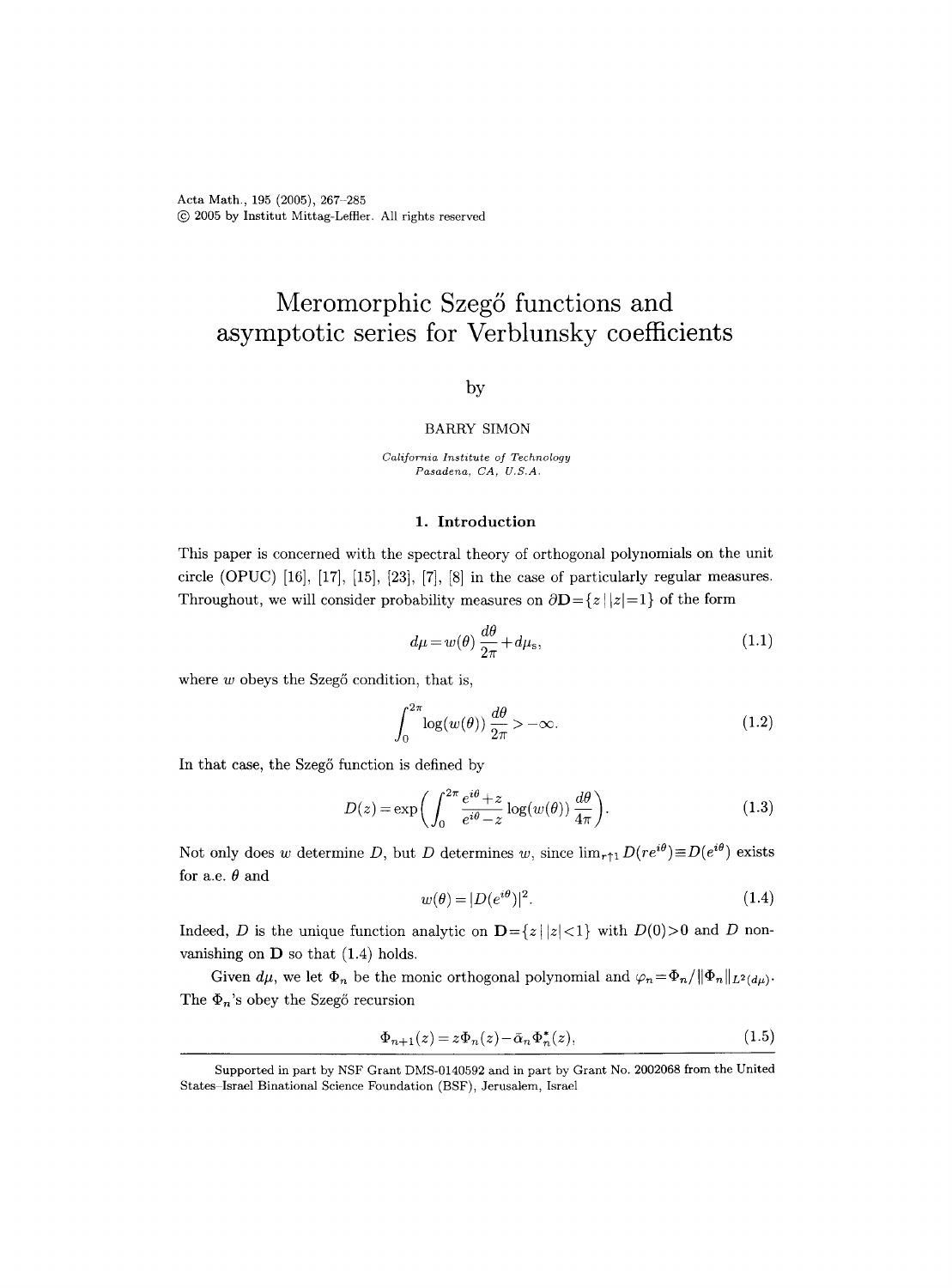where, for  $P_n$  a polynomial of degree n,

$$
P_n^*(z) = z^n \overline{P_n(1/\bar{z})}.
$$
\n(1.6)

The  $\alpha_n$  are called *Verblunsky coefficients*. They lie in **D**, and  $\mu \mapsto {\{\alpha_n\}}_{n=0}^{\infty}$  is a bijection of nontrivial measures on  $\partial$ **D** and  $D^{\infty}$ . Our goal here is to focus on the map and its inverse. Here is the background on our first main result:

- (A) Nevai and Totik [12] proved that  $\limsup_{n\to\infty} |\alpha_n|^{1/n} \leq R^{-1} < 1$  if and only if
	- (a)  $d\mu$  obeys the Szegő condition and  $d\mu_s=0$ ;
	- (b)  $D(z)^{-1}$  is analytic in  $\{z \mid |z| < R\}.$
- (B) Barrios, López and Saff [1] proved that for  $R>1$ ,

$$
\alpha_n = cR^{-n} + O(((1 - \varepsilon)R^{-1})^n)
$$
\n(1.7)

if and only if  $D(z)^{-1}$  is meromorphic in a circle of radius  $R(1+\delta)$  with a single, simple pole at *z=R.* 

(C) Simon [16] considered the functions

$$
S(z) = -\sum_{j=0}^{\infty} \alpha_{j-1} z^j
$$
 (1.8)

(with  $\alpha_{-1}=-1$ ) and

$$
r(z) = \overline{D(1/\bar{z})} D(z)^{-1},
$$
\n(1.9)

and proved that if  $\limsup_{n\to\infty} |\alpha_n|^{1/n} \leq R^{-1} < 1$ , then for some  $\delta > 0$ ,  $r(z) - S(z)$  is analytic in  $\{z \mid 1-\delta \lt |z| \lt R^2\}$ , so that  $S(z)$  and  $r(z)$ , which will have singularities on  $|z|=R$ if  $\limsup_{n\to\infty} |\alpha_n|^{1/n} = R^{-1}$ , must have the same singularities in  $\{z | R \leq |z| < R^2\}$ . In [16], instead of  $S(z)$  as defined by (1.8), one has  $S(z)$  defined by  $S_{\text{book}}(z) = \sum_{j=0}^{\infty} \alpha_j z^j$ , and the theorem is stated as analyticity of  $z^{-1}r(z) + S_{\text{book}}(z)$ , equivalent to analyticity of  $r-S$ . But, as we will explain in §4, (1.8) is the more natural object. Rather than  $1-\delta < |z| < R^2$ , [16] has  $R^{-1}$  <  $|z|$  <  $R^2$ , but that is wrong since  $\overline{D(1/\bar{z})}$  can have poles at the Nevai-Totik zeros.

(D) Using Riemann-Hilbert methods, Deift and Ostensson [4] have extended the result on analyticity of  $r(z)-S(z)$  to  $\{z \mid 1-\delta < |z| < R^3\}.$ 

 $(E)$  Barrios, López and Saff  $[2]$  have proven that if

$$
\alpha_n = cR^{-n} + O(((1+\varepsilon)R)^{-n-nm^2}),\tag{1.10}
$$

then  $D(z)^{-1}$  is meromorphic in  $\{z \mid |z| < R^{2m-1} + \delta \}$  with poles precisely at  $z_k = R^{2k-1}$ ,  $k=1, 2, ..., m$ . In particular, if (1.10) holds for all n, then  $D(z)^{-1}$  is entire meromorphic except for poles at  $R^{2k-1}$ ,  $k=1, 2, ...$ .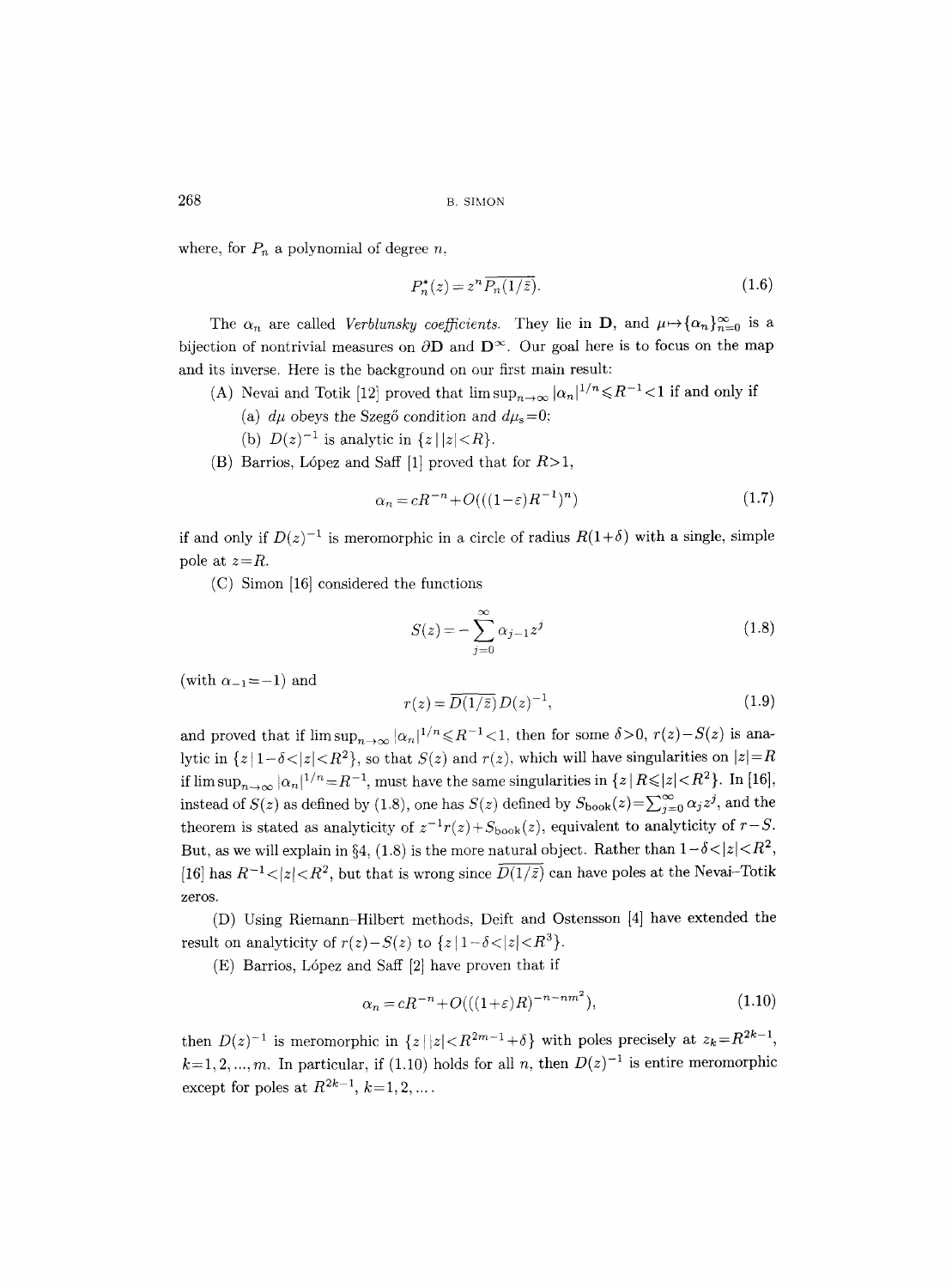Our main goal in this paper is to give a complete analysis of what can be said about  $\alpha_n$  if  $D(z)^{-1}$  is meromorphic in some disk and, contrariwise, about  $D(z)^{-1}$  if  $\alpha_n$  has an asymptotic expansion as a sum of exponentials. We describe our precise results in  $\S 4$ .

Along the way, we found a direct, simple proof of the Deift-Ostensson result that is also simpler than the argument Simon used for his weaker result in [16]. So we will give this proof next, then analyze two simple examples, and return in  $\S 4$  to a general overview and sketch of the rest of the paper.

Of course, included among the entire meromorphic functions are the rational functions, and there is prior literature on this case. Szabados [20] considered the case  $D(z)^{-1}=1/q(z)$  for a polynomial q, and Ismail and Ruedemann [10] and Pakula [14] discussed  $D(z)^{-1} = p(z)/q(z)$  for polynomials p and q. They have some results on asymptotics of  $\Phi_n$  but no discussion of links to the  $\{\alpha_n\}_{n=1}^{\infty}$ . As I was completing this manuscript, I received the latest draft of a paper of Martfnez-Finkelshtein, MeLaughlin and Saff [11] that has some overlap with this paper. After refereeing, I received a preprint of Golinskii and Zlatog [9] with an explicit formula for the Taylor coefficients of  $D(z)^{-1}/D(0)^{-1}$  in terms of the  $\alpha$ 's that may provide another proof of our results.

*Acknowledgment.* I would like to thank P. Deift and J. Ostensson for illuminating discussions. This research was completed during my stay as a Lady Davis Visiting Professor at Hebrew University, Jerusalem. I would like to thank H. Farkas and Y. Last for the hospitality of the Mathematics Institute at Hebrew University.

#### 2. The  $R^3$ -result

Our goal in this section is to prove the following result:

THEOREM 2.1. *Let* 

$$
\limsup_{n \to \infty} |\alpha_n|^{1/n} = R^{-1} < 1 \tag{2.1}
$$

*so that*  $D(z)^{-1}$  *and*  $S(z)$  *are analytic in*  $\{z \mid |z| < R\}$ *. Then for some*  $\delta > 0$ *, r(z)*  $-S(z)$  *is analytic in*  $\{z | 1-\delta < |z| < R^3\}.$ 

*Remarks.* (1) Here D is given by (1.3), *S(z)* by (1.8), and *r(z)* by (1.9).

 $(2)$  The proof will make repeated use of Szeg $\circ$  recursion  $(1.5)$ .

We introduce the symbol  $\widetilde{O}$  by  $f=\widetilde{O}(g)$  if and only if for all  $\varepsilon$ ,  $|f|/|g|^{1-\varepsilon}\to 0$ .

LEMMA 2.2. *Let* (2.1) *hold. Then*  (a) *for all*  $\varepsilon > 0$ ,

$$
\sup_{n, |z| < R - \varepsilon} |\Phi_n^*(z)| < \infty;\tag{2.2}
$$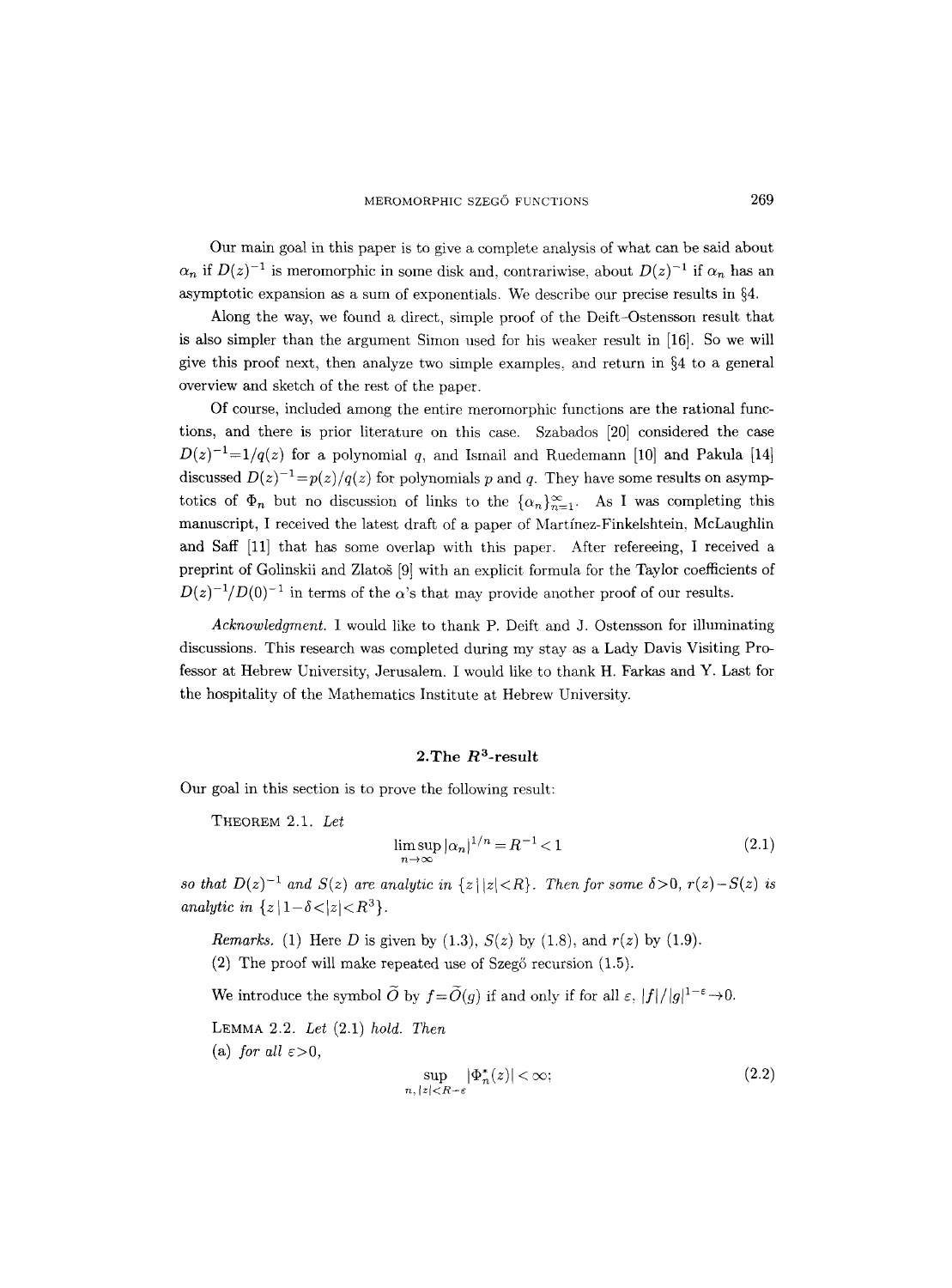(b) *for*  $|z| \leq 1$ ,

$$
|\Phi_n(z)| = \widetilde{O}(\max(R^{-1}, |z|)^n); \tag{2.3}
$$

(c) *for*  $|z| \leq 1$ ,

$$
|\Phi_n^*(z) - D(0)D(z)^{-1}| = \widetilde{O}(R^{-n}\max(R^{-1},|z|)^n). \tag{2.4}
$$

*Remarks.* (1) There is an implicit uniformity in z in the  $\tilde{O}$ -statements (2.3) and (2.4). (2) Part (a) is due to Nevai and Totik; (b) appears in Simon [18], [19].

*Proof.* (a) From (1.5) and  $|\Phi_n(e^{i\theta})| = |\Phi_n^*(e^{i\theta})|$ , we see that

$$
\sup_{|z|=1} |\Phi_n(z)| \leq \prod_{j=0}^{n-1} (1+|\alpha_j|),\tag{2.5}
$$

so, by  $\prod_{j=0}^{\infty} (1+|\alpha_j|) < \infty$  and the maximum principle,

$$
\sup_{n, |z| \le 1} |\Phi_n^*(z)| < \infty,\tag{2.6}
$$

from which we get, by (1.6), that

$$
C_1 \equiv \sup_{n, \, |z| \ge 1} |z|^{-n} |\Phi_n(z)| < \infty. \tag{2.7}
$$

The  $*$  of  $(1.5)$  is

$$
\Phi_{n+1}^*(z) - \Phi_n^*(z) = -\alpha_n z \Phi_n(z)
$$
\n(2.8)

so that

$$
\Phi_n^*(z) = 1 - \sum_{j=0}^{n-1} \alpha_j z \Phi_j(z).
$$
 (2.9)

Thus, by (2.7),

$$
|\Phi_n^*(z)| \le 1 + C_1 \sum_{j=0}^{n-1} |\alpha_j| |z|^{j+1}.
$$
 (2.10)

Given  $(2.1)$ , we see that  $(2.2)$  holds.

(b) Formulae (2.2) and (1.6) imply that for  $|z| > R^{-1} + \varepsilon$ ,

$$
|\Phi_n(z)| \leqslant C_{\varepsilon} |z|^n \quad (|z| > R^{-1} + \varepsilon). \tag{2.11}
$$

This plus the maximum principle implies (2.3).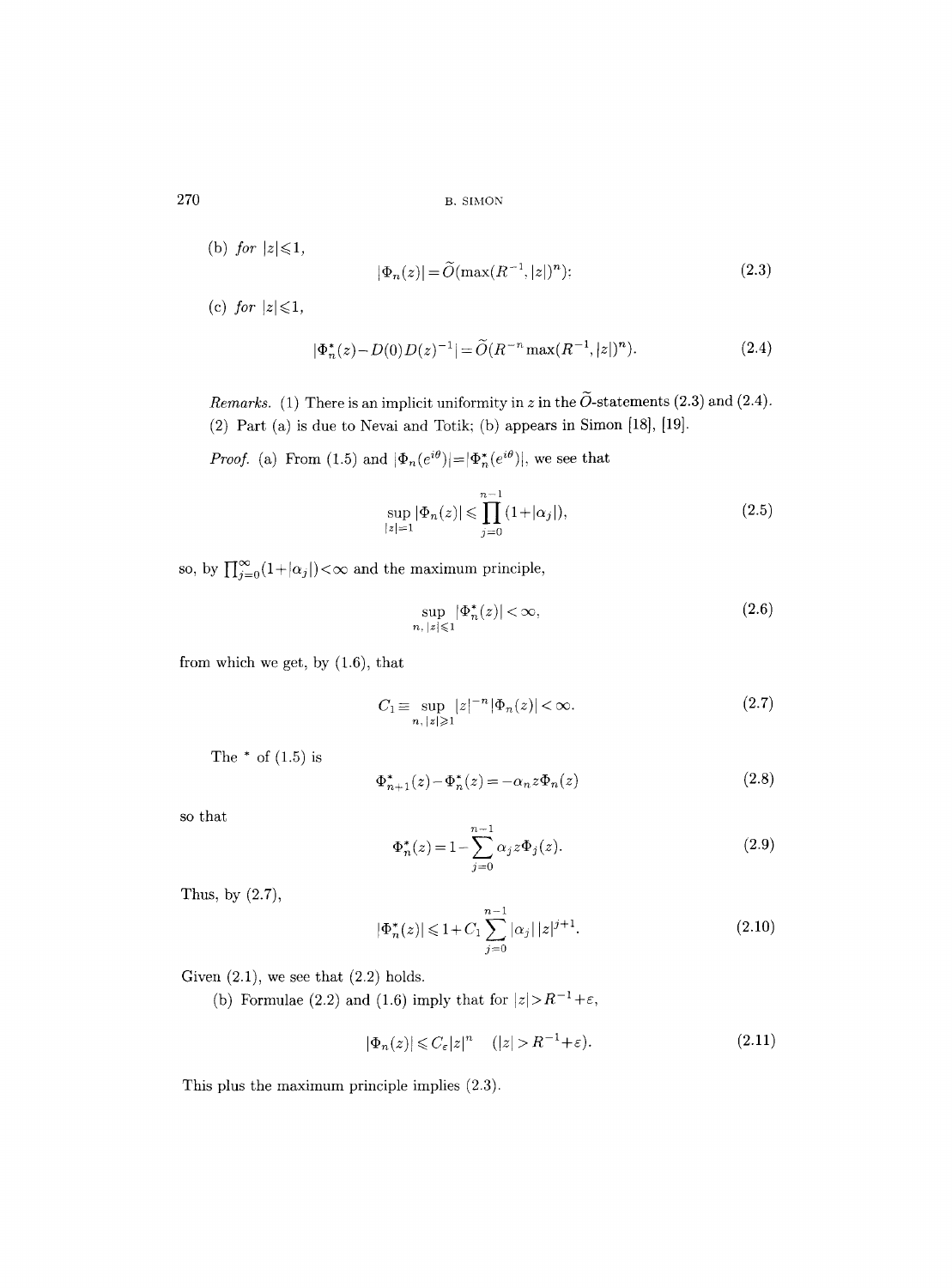(c) It is a theorem of Szegő [21], [22] (see Theorem 2.4.1 of [16]) that in  $|z| < 1$ ,

$$
\lim_{n \to \infty} \Phi_n^*(z) = D(0)D(z)^{-1} \equiv d(z)^{-1}.
$$
\n(2.12)

Thus, summing (2.8) to infinity,

$$
|d(z)^{-1} - \Phi_n^*(z)| \leq \sum_{j=n}^{\infty} |\alpha_j| \, |z| \, |\Phi_j(z)|. \tag{2.13}
$$

Since  $\alpha_j = \widetilde{O}(R^{-j})$  and (2.3) holds, we obtain (2.4).

*Proof of Theorem 2.1.* We use the function  $d(z)$  of (2.12). Since  $\Phi_n^*(z) \rightarrow d(z)^{-1}$  for  $|z|$ <1 and (2.2) holds, the Vitali theorem implies that  $d(z)^{-1}$  is analytic in  $\{z \mid |z| < R\}$ and  $\Phi_n^*(z) \rightarrow d(z)^{-1}$  in that region. By summing (2.8) to infinity, for  $|z| < R$ ,

$$
d(z)^{-1} = 1 - \sum_{j=1}^{\infty} \alpha_{j-1} z \Phi_{j-1}(z),
$$
 (2.14)

which we write

$$
d(z)^{-1} = \overline{d(1/\overline{z})}^{-1} S(z) + [1 - \overline{d(1/\overline{z})}^{-1}] - \sum_{j=1}^{\infty} \alpha_{j-1} z [\Phi_{j-1}(z) - \overline{d(1/\overline{z})}^{-1} z^{j-1}], \quad (2.15)
$$

where this formula is valid in  $\{z | R^{-1} < |z| < R\}.$ 

Apply  $*$  to (2.4) and see that in  $|z|\geqslant1$ ,

$$
\left|\Phi_n(z) - \overline{d(1/\bar{z})}^{-1} z^n\right| \leqslant |z|^n \widetilde{O}(R^{-n} \max(R^{-1}, |z|^{-1})^n). \tag{2.16}
$$

So the summand in (2.15) is bounded in  $\{z \mid |z| \geq 1\}$  by  $|z|^{n+1} \widetilde{O}(R^{-2n} \max(R^{-1}, |z|^{-1})^n)$ . In  $1 \leq |z| \leq R$ , this is bounded by  $\widetilde{O}(RR^{-2n})$ , and in  $R \leq |z|$  by  $\widetilde{O}(|z|^{n+1}R^{-3n})$ . Thus, the sum in (2.15), which is a sum of functions each analytic in  $\{z \mid |z| > R^{-1}\}$ , converges uniformly in  $\{z \mid 1 \leq |z| < R^3\}$ . Multiplying by  $\overline{d(1/\overline{z})}$ , which is analytic in  $\{z \mid |z| > 1-\delta\}$ , implies the result.  $\Box$ 

*Remark.*  $D^{-1}$  cannot have a zero on  $\partial$ **D**, since if it did,  $D(e^{i\theta})$  would not be in  $L^2(\partial \mathbf{D}, d\theta/2\pi)$ .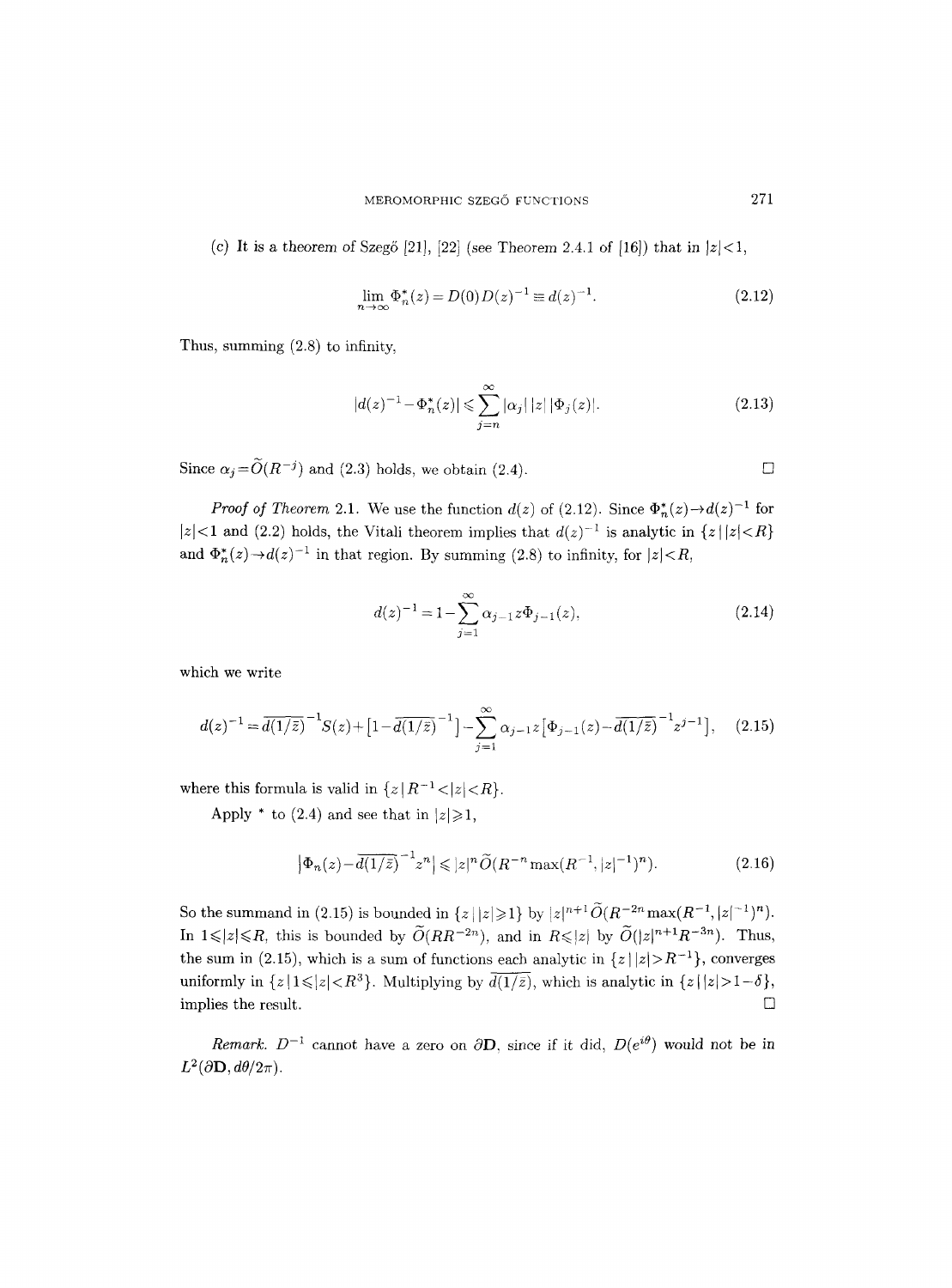### **3. Two examples**

We want to analyze two examples from [16] from the point of view of singularities of  $D(z)^{-1}$  and asymptotics of  $\alpha_n$ . The first is already mentioned in this context in [2].

*Example 3.1.* (Rogers-Szegő polynomials; Example 1.6.5 of [16].) Here  $0 < q < 1$ ,

$$
\alpha_n = (-1)^n q^{(n+1)/2} \tag{3.1}
$$

and

$$
D(z) = \prod_{j=0}^{\infty} (1 - q^j)^{1/2} (1 + q^{j+1/2} z).
$$
 (3.2)

Let  $R=q^{-1/2}$ . Then

$$
S(z) = -\sum_{j=0}^{\infty} (-1)^{j-1} q^{j/2} z^j = (1 + zR^{-1})^{-1}
$$
 (3.3)

has a single pole at

$$
z_1 = -R.\t\t(3.4)
$$

On the other hand, by (3.2),  $D(z)$  has a zero, and so  $D(z)^{-1}$  a pole, at

$$
z_l = -R^{2l-1}, \quad l = 1, 2, \dots \tag{3.5}
$$

let *Example 3.2.* (Single nontrivial moment; Example 1.6.4 of [16].) Fix  $0 < a < 1$  and

$$
d\mu_a(\theta) = (1 - a\cos\theta) \frac{d\theta}{2\pi}.
$$
\n(3.6)

Let

$$
\mu_{\pm} = \frac{1}{a} \pm \sqrt{\left(\frac{1}{a}\right)^2 - 1},\tag{3.7}
$$

so that  $\mu_-\mu_+ = 1$  and  $\mu_- < 1$ . Then

$$
D(z) = \sqrt{\frac{a}{2\mu_{-}}}(1 - \mu_{-}z)
$$
\n(3.8)

$$
=\sqrt{\frac{a}{2\mu_{-}}}\left(1-\frac{z}{\mu_{+}}\right),\tag{3.9}
$$

so  $D(z)^{-1}$  has a single pole at

$$
z_1 = \mu_+.\tag{3.10}
$$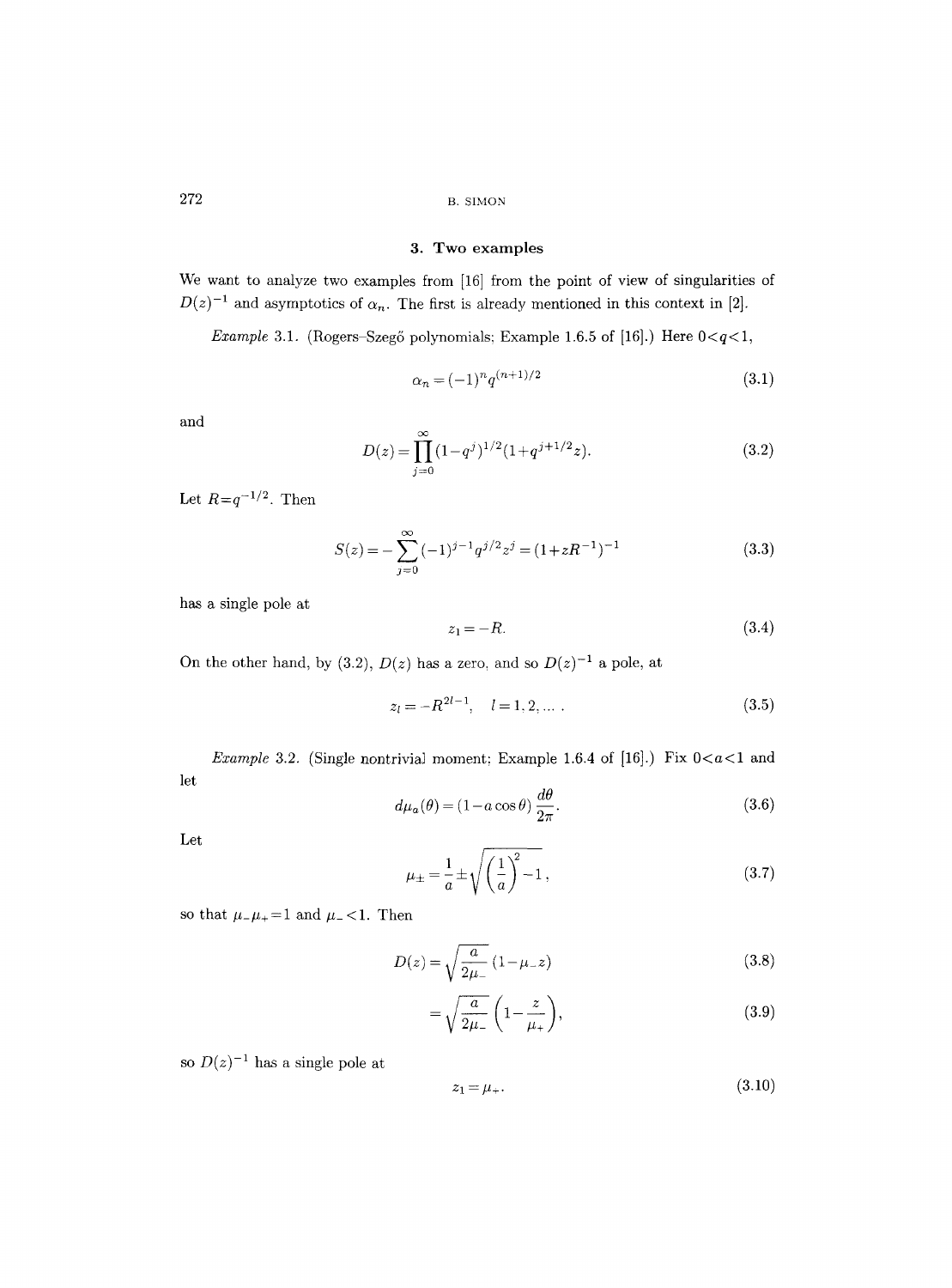On the other hand,

$$
\alpha_n = \frac{- (\mu_+ - \mu_-)}{(\mu_+^{n+2} - \mu_-^{n+2})} = -(\mu_+ - \mu_-)\mu_+^{-n-2} (1 - \mu_+^{-(2n+4)})^{-1}
$$
  
= -(\mu\_+ - \mu\_-) \sum\_{j=1}^{\infty} (\mu\_+^{-n-2})^{2j-1}, (3.11)

and so  $S(z)$  has poles at

$$
z_j = \mu_+^{2j-1}, \quad j = 1, 2, \dots \,. \tag{3.12}
$$

In these examples, the sets of singularities of S and of  $D(z)^{-1}$  are distinct, and one or the other might be larger. If  $\{z_j\}_{j=1}^{\infty}$  are the singularities, then  $\{z_j^{2l-1}\}_{j,l=1}^{\infty}$  are identical for S and  $D^{-1}$ , which motivates the G-construction of the next section. In addition, these examples show that the  $R^3$  in Theorem 2.1 is optimal.

#### 4. Overview and discussion of further results

*Definition.* A sequence  $\{A_n\}_{n=-1}^{\infty}$  of complex numbers is said to have an asymptotic series with error  $R^{-n}$  for some  $R>1$  if and only if there exists a finite number of points  $\{\mu_j\}_{j=1}^J$  in  $\{w \mid 1 < |w| < R\}$  and polynomials  $\{P_j\}_{j=1}^J$  so that

$$
\limsup_{n \to \infty} \left| A_n - \sum_{j=1}^J P_j(n) \mu_j^{-(n+1)} \right|^{1/n} \leq R^{-1}.
$$
 (4.1)

Equivalently,

$$
A_n = \sum_{j=1}^{J} P_j(n) \mu_j^{-n-1} + \tilde{O}(R^{-n})
$$

We say that  $A_n$  has a *complete asymptotic series* if it has an asymptotic series with error  $R^{-n}$  for all  $R > 1$ .

In many ways, our main result in this paper is the following:

THEOREM 4.1. Let  $d\mu$  be a nontrivial probability measure on  $\partial \mathbf{D}$  with Verblunsky *coefficients,*  $\alpha_n$ . Then  $\alpha_n$  has a complete asymptotic series if and only if

- (1)  $d\mu_s = 0$  *and*  $d\mu$  *obeys the Szegő condition*;
- (2)  $D(z)^{-1}$  *is an entire meromorphic function.*

Of course,

$$
\sum_{n=0}^{\infty} z^n \mu_j^{-n} = \left(1 - \frac{z}{\mu_j}\right)^{-1},\tag{4.2}
$$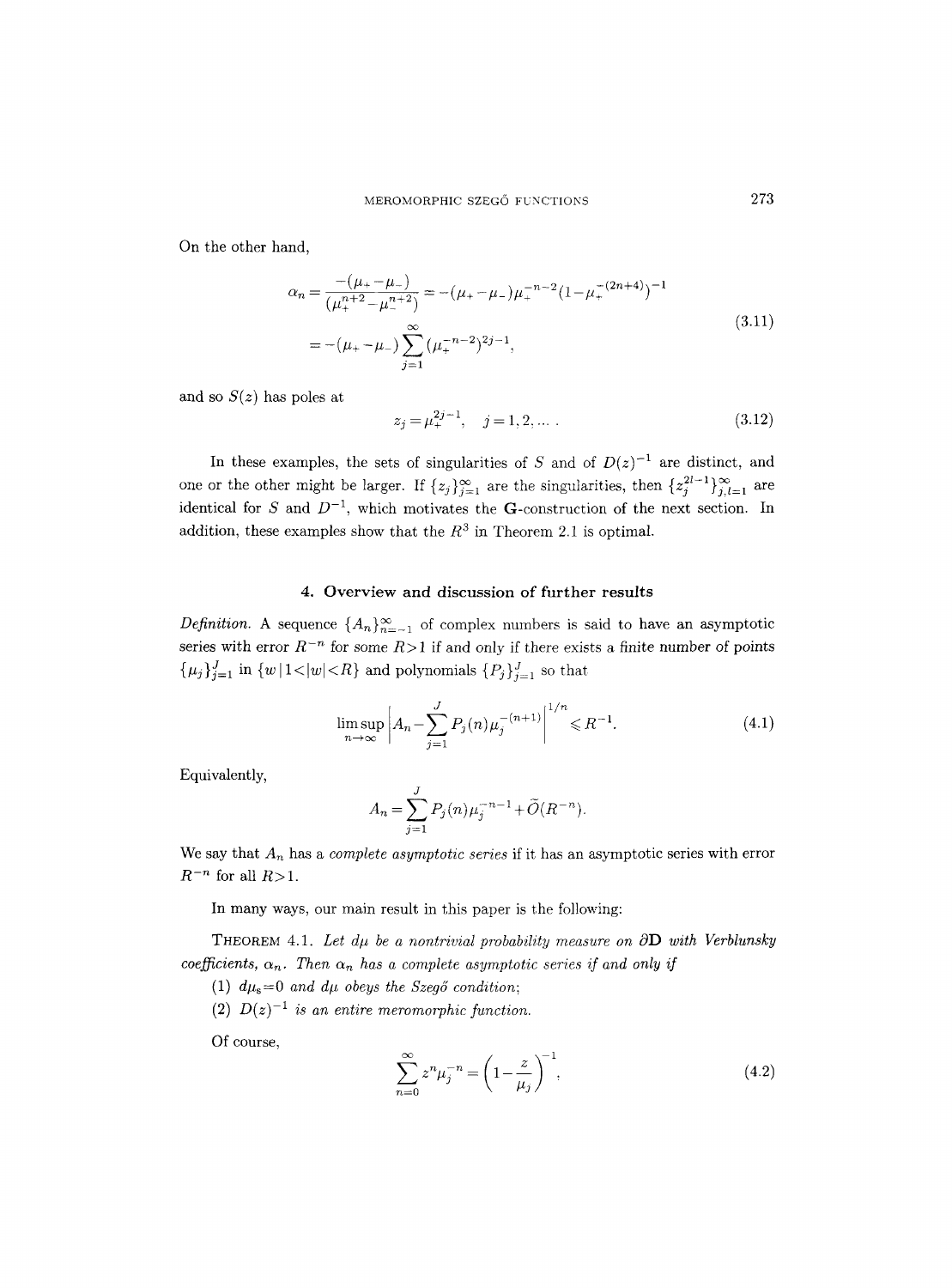and so, taking derivatives, for  $l=1, 2, \ldots$ 

$$
\sum_{n=0}^{\infty} (n+l)(n+l-1)\dots(n+1)z^n\mu_j^{-n} = l!\left(1 - \frac{z}{\mu_j}\right)^{-l-1}.
$$
 (4.3)

So (4.1) is equivalent to a sum of explicit pole terms:

**PROPOSITION** 4.2.  $\{A_n\}_{n=-1}^{\infty}$  has an asymptotic series with error  $R^{-n}$  if and only if

$$
F(z) = \sum_{n=0}^{\infty} A_{n-1} z^n
$$
\n(4.4)

*is meromorphic in*  $\{z \mid |z| < R\}$  with a finite number of poles, all in  $\{z \mid 1 < |z| < R\}$ . In particular,  $\{A_n\}_{n=-1}^{\infty}$  *has a complete asymptotic series if and only if*  $F(z)$  *is an entire meromorphic function.* 

Thus, Theorem 4.1 is equivalent to the following:

THEOREM 4.3. (1) *and* (2) *of Theorem* 4.1 *are equivalent to the function S of* (1.8) *being an entire meromorphic function.* 

Note that the  $\mu_j$ 's and  $P_j$ 's are determined uniquely by the  $A_n$ 's.

Both to prove the results and for its intrinsic interest, we are interested in the relation between the poles of  $S(z)$  and of  $D(z)^{-1}$  and in results in fixed circles. By a *discrete exterior set, we mean a subset, T, of*  $\{w | 1 < |w| < \infty\}$  *so that*  $\#[\{w | 1 < |w| < R\} \cap T]$  *is* finite for each  $R>1$ . Given a discrete exterior set T, define for  $k=1, 2, ...,$ 

$$
\mathbf{G}^{(2k-1)}(T) = \{\lambda_{i_1} \dots \lambda_{i_k} \bar{\lambda}_{i_{k+1}} \dots \bar{\lambda}_{i_{2k-1}} \,|\, \lambda_j \in T\},\tag{4.5}
$$

$$
\mathbf{G}_{2k-1}(T) = \bigcup_{j=k}^{\infty} \mathbf{G}^{(2j-1)}(T),\tag{4.6}
$$

$$
\mathbf{G}(T) = \mathbf{G}_1(T). \tag{4.7}
$$

G(T) will be called the *generated set.* Note that

$$
\mathbf{G}(\mathbf{G}(T)) = \mathbf{G}(T). \tag{4.8}
$$

We will prove the following result:

THEOREM 4.4. Let  $\alpha_n$  be a set of Verblunsky coefficients with complete asymptotic *series, and let T be the set of*  $\mu_j$ *'s that enter in the series. Let P be a set of poles of*  $D(z)^{-1}$ . *Then* 

$$
T \subset \mathbf{G}(P) \quad \text{and} \quad P \subset \mathbf{G}(T). \tag{4.9}
$$

This implies the following refined form of Theorem 4.1: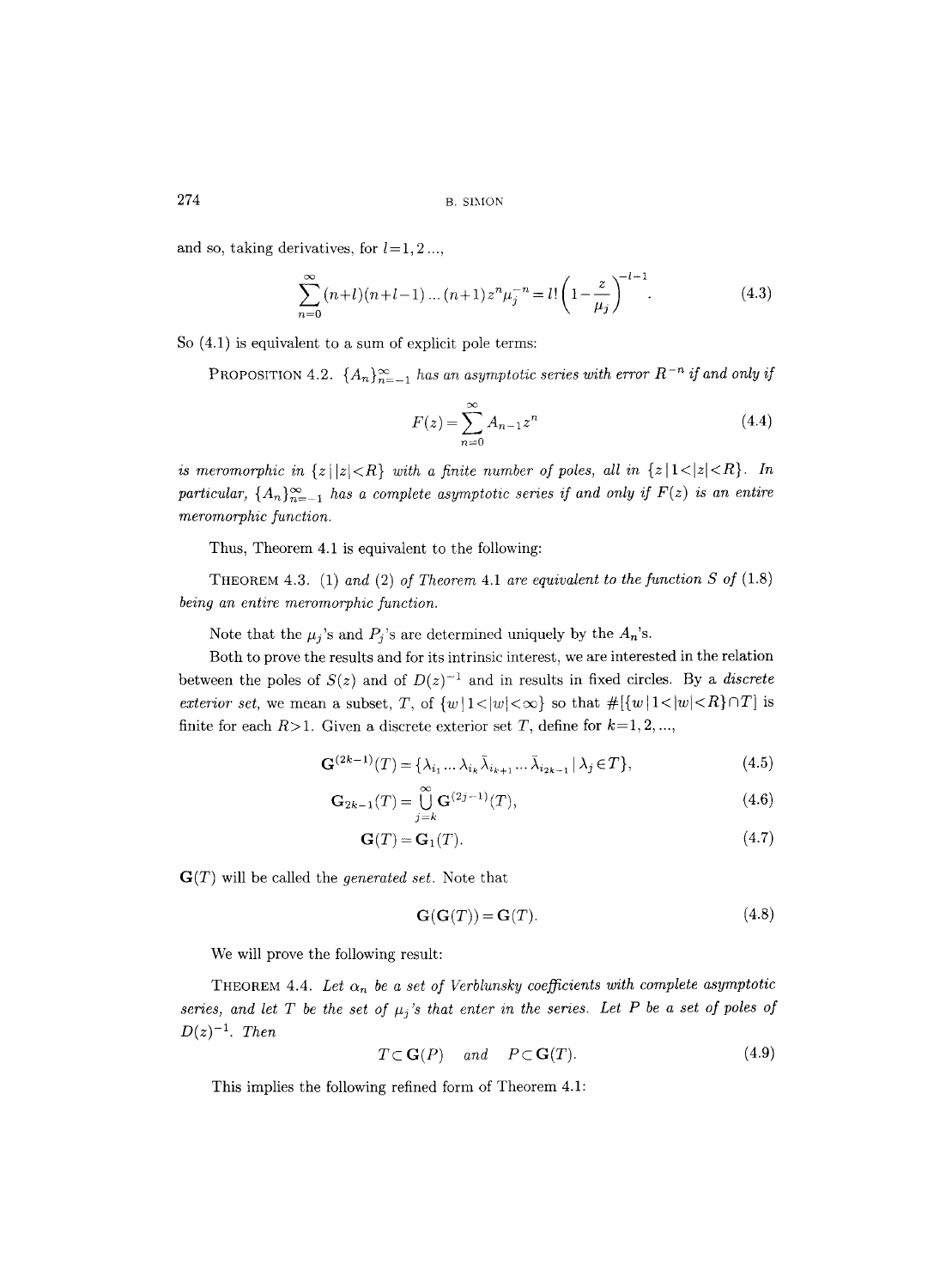THEOREM 4.5. Let Q be an exterior discrete set with  $\mathbf{G}(Q)=Q$ . Then  $\alpha_n$  is a set *of Verblunsky coefficients with*  $\mu_i$ *'s in Q if and only if condition* (1) *of Theorem 4.1 holds* and the poles of  $D(z)^{-1}$  lie in Q.

Theorems 4.1, 4.4 and 4.5 are equivalence results, and thus have both a direct (going from  $\alpha$  to D) and inverse (going from D to  $\alpha$ ) aspect. Generally, direct arguments are simpler than inverse. We will actually deduce everything from direct arguments and a bootstrap. An inverse argument is only used to start the analysis, and that was already done by Nevai and Totik. Here is the master stepping stone we will need. Throughout, we suppose that there is  $R>1$  so that

$$
\limsup_{n \to \infty} |\alpha_n|^{1/n} = R^{-1}.
$$
\n(4.10)

**THEOREM 4.6.** Fix  $l=1, 2, ...$  *Suppose that*  $S(z)$  *is meromorphic in* 

$$
\mathcal{R}_l = \{ z \mid 0 < |z| < R^{2l-1} \}. \tag{4.11}
$$

*Then*  $D(z)^{-1}$  *is meromorphic there, and the poles of*  $D(z)^{-1}$  *there lie in*  $\mathbf{G}(T_1)$ *, where*  $T_1$ *is the set of poles of*  $S(z)$  *in*  $\mathcal{R}_l$ *. Moreover, r(z)-S(z) has a meromorphic continuation to*  $\mathcal{R}_{l+1} \cap \{z \mid |z| > 1-\delta\}$ , and the poles of this difference lie in  $\mathbf{G}_3(T_l)$ .

We are heading towards a proof that Theorem 4.6 implies the earlier Theorems 4.1, 4.4 and 4.5. We need a preliminary notion and fact:

*Definition.* Let Q be an exterior discrete set with  $\mathbf{G}(Q) = Q$ . We say that  $W \subset Q$  is *a set of minimal generators* if and only if  $\mathbf{G}(W) = Q$  and  $\mathbf{G}_3(W) \cap W = \emptyset$ .

**PROPOSITION 4.7.** *Any exterior discrete set Q with*  $\mathbf{G}(Q) = Q$  *has a minimal set of generators.* 

*Proof.* Order the points in  $Q, w_1, w_2, \dots$ , so that  $|w_n| \leq |w_{n+1}|$ . Define W inductively by putting  $w_n$  in W if and only if  $w_n \notin G_3({w_1, ..., w_{n-1}})$ . It is easy to see that W is a set of minimal generators.  $\Box$ 

*Proof that Theorem* 4.6 *implies Theorems* 4.4, 4.5 *and* 4.1. It suffices to prove that  $D^{-1}$  is entire meromorphic if and only if S is, and to prove Theorem 4.4, since it in turn implies Theorem 4.5, which implies Theorem 4.1. If  $S(z)$  is entire meromorphic, it is meromorphic in each  $\mathcal{R}_i$ , so  $D(z)^{-1}$  is meromorphic in each  $\mathcal{R}_i$  and, clearly,  $P \subset \mathbf{G}(T)$ .

Conversely, if  $D(z)^{-1}$  is entire meromorphic, we prove that  $S(z)$  is entire meromorphic by proving inductively that it is meromorphic in each  $\mathcal{R}_l$ . The function  $S(z)$  is meromorphic in  $\mathcal{R}_1$  by the Nevai-Totik theorem. If we know that  $S(z)$  is meromorphic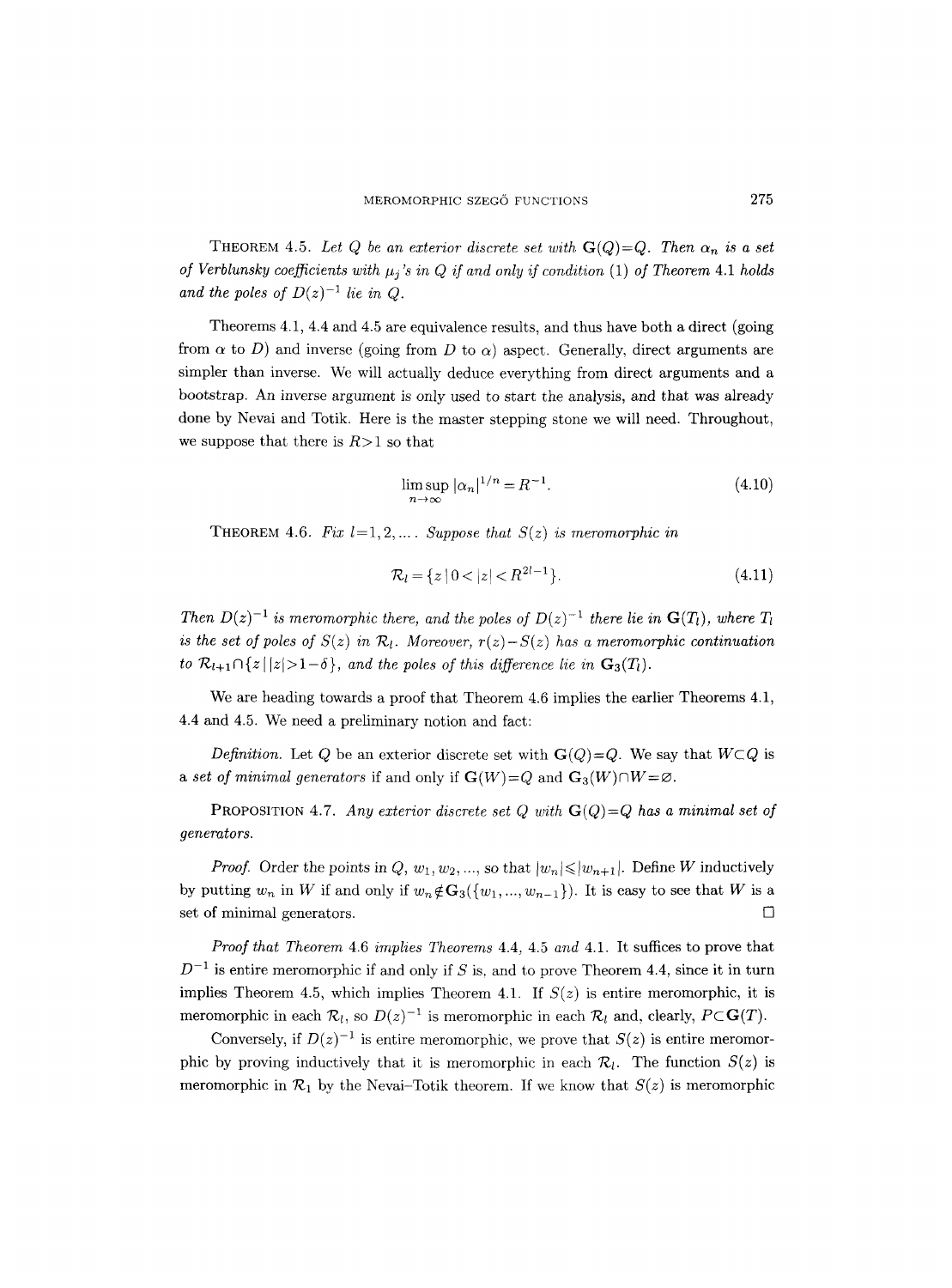in  $\mathcal{R}_l$ , then by Theorem 4.6,  $r(z)-S(z)$  is meromorphic in  $\mathcal{R}_{l+1}\setminus\mathcal{R}_l$ , so, since  $r(z)$  is meromorphic in  $\mathcal{R}_{l+1}$ , we conclude that  $S(z)$  is meromorphic there also.

Finally, to identify the points of T, as lying in  $\mathbf{G}(P)$  with P the poles of  $D(z)^{-1}$ , suppose that W is a set of minimal generators of T. If  $w_i \in W$ , then  $w_i \notin G_3(T)$ , so  $S-r$ is regular at  $w_j$  by Theorem 4.6. Since  $w_j$  is a singularity of S, it must be a singularity of r, that is,  $w_j \in P$ . Thus,  $T = \mathbf{G}(W) \subset \mathbf{G}(P)$ .

Our proof of Theorem 4.6 will also show the following:

THEOREM 4.8. *Suppose that*  $z_0 \in \mathbf{G}^3(T)$  *has a unique expression as*  $z_0 = \mu_1^2 \bar{\mu}_2$  with  $\mu_1, \mu_2 \in T$ . Suppose also that  $z_0 \notin T \cup \mathbf{G}_5(T)$ . Then  $r(z) - S(z)$  has a singularity at  $z_0$ .

*Remarks.* (1) For example, if  $S(z)$  has a single pole,  $z_0$ , with  $|z_0|=R$ , then either S or  $D^{-1}$  or both have a pole at  $z_0R^2$ .

(2) Our proof shows more. If the poles of  $\{\mu_j\}_{j=1}^{\infty}$  of  $S(z)$  are such that  $\{\log |\mu_j|\}_{j=1}^{\infty}$ are independent over the rationals, then  $D^{-1}$  has a pole at every point in  $\mathbf{G}(T)$ .

(3) Our proof also allows the precise calculation of the singularity in  $S-r$  at any point in  $\mathbf{G}(T)$ . There can be cancellations if  $z_0$  can be written as a product in  $\mathbf{G}(T)$  in more than one way. So one cannot guarantee a singularity of  $r(z) - S(z)$  at every point of  $\mathbf{G}_3(T)$ , but that will happen in some generic sense.

Note that our results generalize those of Barrios, López and Saff [2] in three ways:

(a) They only have results on the the direct problem, that is, going from  $\alpha$  to  $D^{-1}$ , while we have results in both directions.

(b) They allow only a single term in the  $\alpha$ -asymptotics.

(c) Their error assumptions in the case of disks are much stronger  $(R^{-nm^2}$  vs.  $R^{-n(2m+1)}$ ) than ours.

This concludes the description of our main results--and reduces everything to proving Theorems 4.6 and 4.8. We will do this for  $2l-1=3$  in §5, and general  $2l-1$  in §6.

One could analyze other situations such as where  $S(z)$  has a branch cut associated with specific asymptotics for  $\alpha_n$  such as  $n^{\beta}R^{-n}$  with  $\beta$  nonintegral.

We close this section, which is the continuation of the introduction, with two remarks. First, there is a scattering-theoretic interpretation of  $S$  and  $r$ . Since we have  $\sum_{n=0}^{\infty} |\alpha_n|^2 < \infty$ , one can define wave operators (see Geronimo and Case [6] and §10.7 of [17])

$$
\Omega^{\pm}: L^2\left(\partial \mathbf{D}, \frac{d\theta}{2\pi}\right) \longrightarrow L^2\left(\partial \mathbf{D}, |D|^2 \frac{d\theta}{2\pi}\right)
$$

which obey

$$
(\Omega^+ f)(\theta) = D(e^{i\theta})^{-1} f(\theta) \quad \text{and} \quad (\Omega^- f)(\theta) = \overline{D(e^{i\theta})}^{-1} f(\theta). \tag{4.12}
$$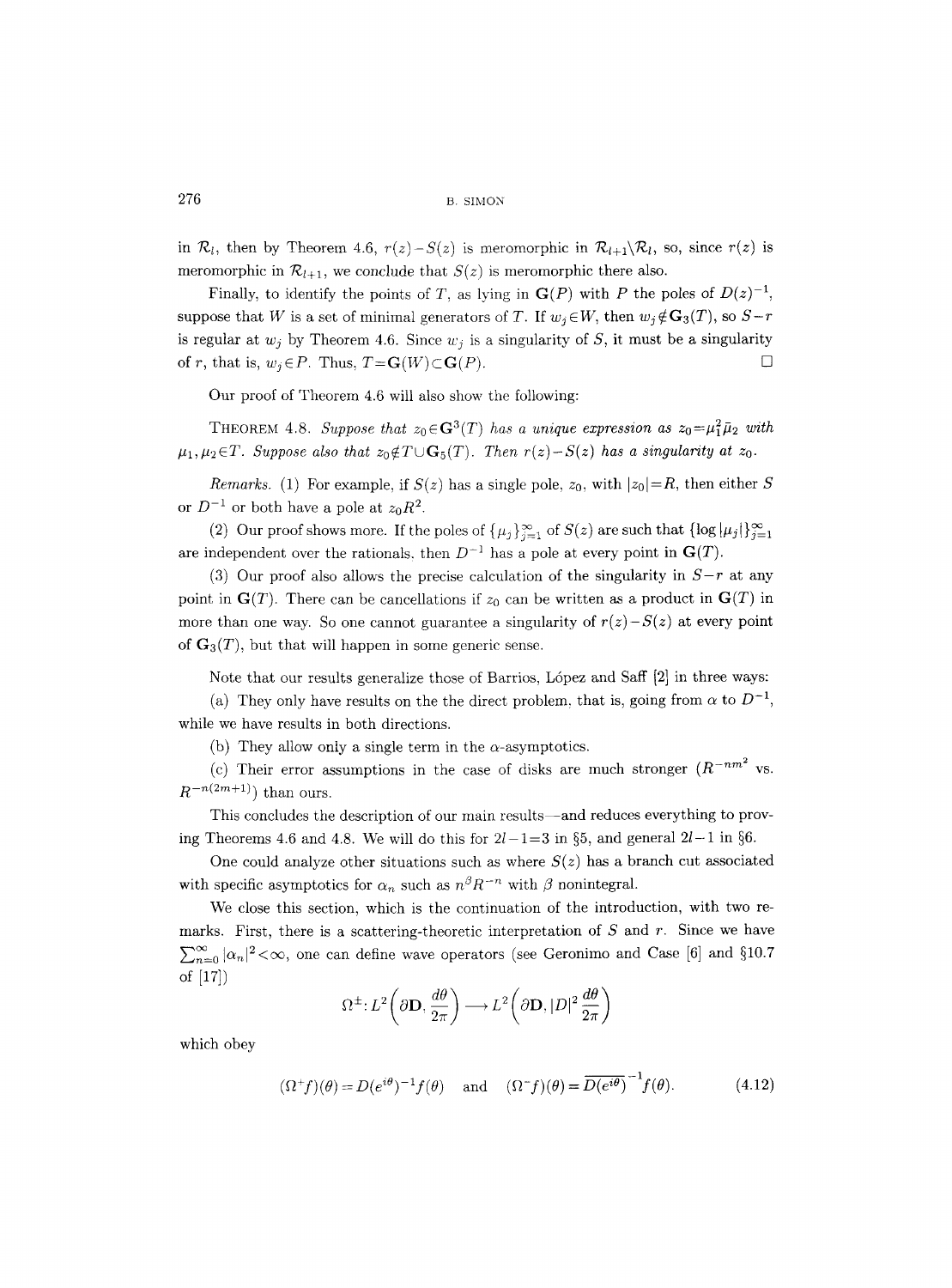Thus, the reflection coefficient is given by

$$
((\Omega^-)^{-1}\Omega^+f)(\theta) = \overline{D(e^{i\theta})}D(e^{i\theta})^{-1}f(\theta),\tag{4.13}
$$

so  $r(z)$  is the analytic continuation of the reflection coefficient. The function  $S(z)$  is the leading Born approximation to  $r$  (see Newton [13] and Chadan and Sabatier [3] for background on scattering theory). While we will not study it from this point of view, it is presumably true that the arguments in the next two sections can be interpreted as use of some kind of Born series.

The second issue concerns a comparison between the basic formula used by Nevai and Totik [12] to do the inverse problem and a different, but similar-looking, formula used in our discussion, namely  $(2.14)$ . The formula they use, where they quote Freud  $[5]$ , is also in Geronimus [8]:

$$
\alpha_n = -\varkappa_\infty \int_0^{2\pi} \overline{\Phi_{n+1}(e^{i\theta})} D(e^{i\theta})^{-1} d\mu(\theta), \tag{4.14}
$$

where  $\varkappa_{\infty} = \lim_{n \to \infty} \varkappa_n$  with  $\varkappa_n = ||\Phi_n||^{-1}$ , so that  $\varkappa_n = \varphi_n^*(0)$  and

$$
\varkappa_{\infty} = D(0)^{-1}.\tag{4.15}
$$

Formula (4.14) only holds if  $d\mu_{sing}=0$ .

Since  $\varphi_n = \varkappa_n \Phi_n$ , (4.14) can be rewritten as

$$
\alpha_n = -\varkappa_\infty \varkappa_n^{-1} \langle \varphi_{n+1}, D^{-1} \rangle. \tag{4.16}
$$

Since

$$
\langle 1, D^{-1} \rangle = \int_0^{2\pi} \overline{D(e^{i\theta})} \, \frac{d\theta}{2\pi} = \overline{D(0)} = \varkappa_{\infty}^{-1}.
$$

Formula (4.16) also holds if we interpret  $\alpha_{-1}=-1$  and  $\varkappa_{-1}=1$ . Thus, with  $\alpha_{-1}=-1$ , **(4.16)** is equivalent to

$$
d(z)^{-1} \equiv D(0)D(z)^{-1} = -\varkappa_{\infty}^{-2} \sum_{n=-1}^{\infty} \varkappa_n \alpha_n \varphi_n(z).
$$
 (4.17)

On the other hand, (2.14) says that

$$
(d(z)^{-1} - 1)z^{-1} = -\sum_{n=0}^{\infty} \alpha_n \varkappa_n^{-1} \varphi_n(z), \qquad (4.18)
$$

or equivalently,

$$
\alpha_n = -\varkappa_{\infty}^{-1} \varkappa_n^2 \int_0^{2\pi} \overline{\Phi_n(e^{i\theta})} \left[ D(e^{i\theta})^{-1} - D(0)^{-1} \right] e^{-i\theta} d\mu(\theta). \tag{4.19}
$$

These formulae are distinct, and it is striking that both are true and their proofs (see  $(2.4.35)$  of  $[16]$  are so different. Where Nevai and Totik  $[12]$  use  $(4.14)$ , one could just as well use (4.19).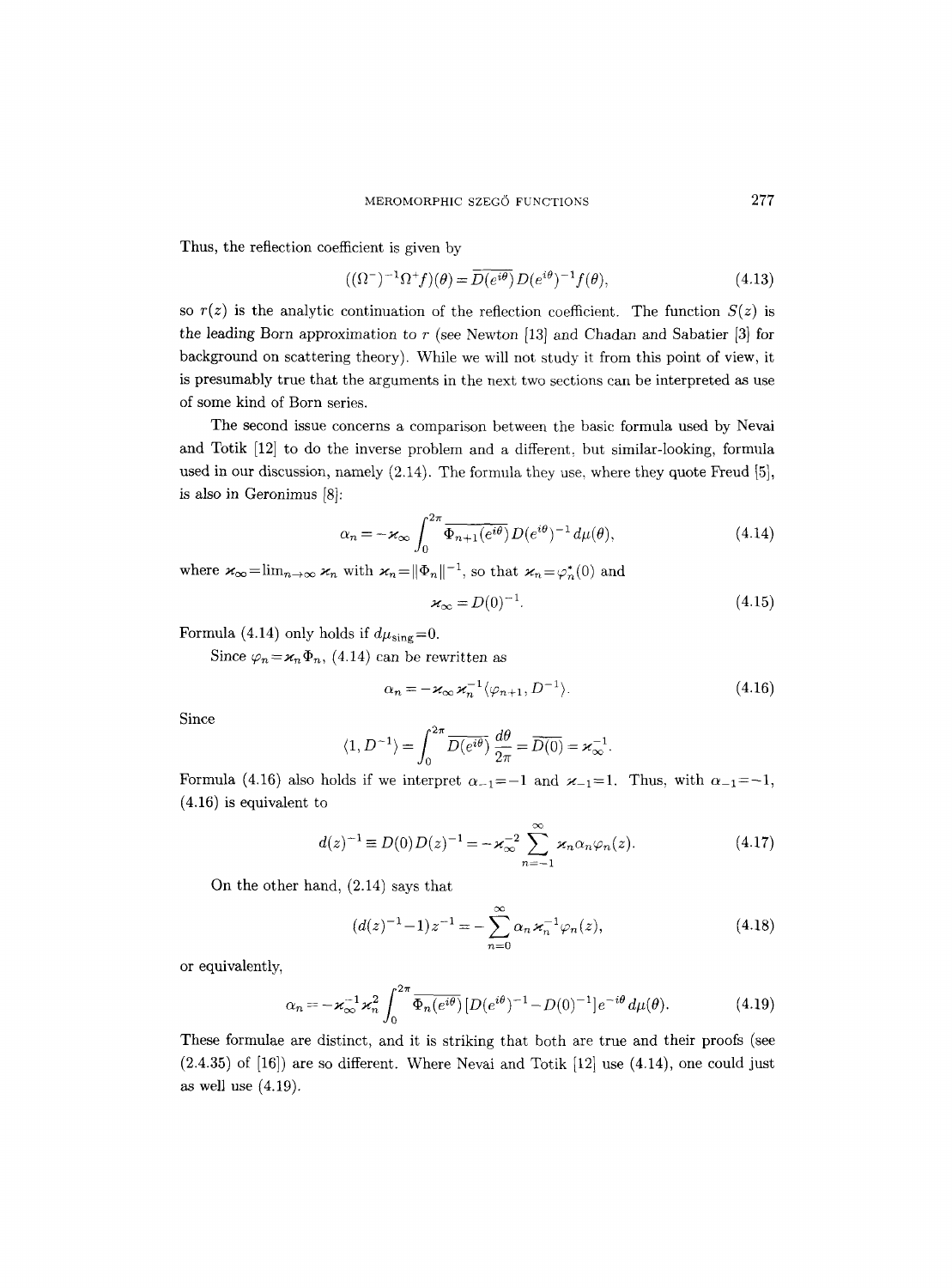#### 5. The  $R^5$ -result

In this section, as a warm-up and also as the start of induction for the general case, we consider the case  $2l-1=3$ , that is,  $l=2$ , where we deal with induced singularities in  $\{z | R^3 \le |z| < R^5\}$ . Thus, we should suppose that

$$
\alpha_n = \sum_{k=1}^{K} P_k(n) \mu_k^{-n-1} + \tilde{O}(R^{-3n})
$$
\n(5.1)

with  $R \leq |\mu_k| < R^3$ . Here,  $P_k(n)$  are polynomials. We will instead suppose that

$$
\alpha_n = \sum_{k=1}^{K} c_k \mu_k^{-n-1} + \widetilde{O}(R^{-3n}).
$$
\n(5.2)

The consideration of general  $P_k$ 's rather than constants presents no difficulties other than notational ones, so we spare the reader. Our goal is to prove the following:

THEOREM 5.1. *If* (5.2) *holds, then*  $D(z)^{-1}$  *is meromorphic in*  $\{z \mid |z| < R^3\}$  *with poles precisely at*  $\{\mu_k\}_{k=1}^K$ . In addition,  $S(z)-r(z)$  is meromorphic in  $\{z \mid 1-\delta \lt |z| \lt R^5\}$ with poles contained in  $\mathbf{G}^{(3)}(\{\mu_k\}_{k=1}^K)$ . Moreover, if  $z_0 = \mu_{i_1}^2 \bar{\mu}_{i_2}$  in precisely one way and  $|z_0| \le R^5$ , then  $S(z)-r(z)$  has a pole at  $z_0$ .

We note that the first statement is immediate from Theorem 2.1, so we will focus on  $R^3 \le |z| < R^5$ . We will follow the same three-step strategy as we used in §2:

(i) Estimate  $\Phi_n$  in  $\{z \mid |z| < R^{-3}(1+\delta)\}.$ 

(ii) Estimate  $\Phi_n^* - d(z)^{-1}$  in  $\{z \mid |z| < R^{-3}(1+\delta)\}$  using  $(2.8)$  and step (i).

(iii) Estimate  $S(z)-r(z)$  in  $|z|>R^3/(1+\delta)$  using (2.8), the formula  $\Phi_n(z)z^{-n}=$  $\Phi_n^*(1/\bar{z})$  and the estimate in step (ii).

What will be different from §2 is that we will find the leading asymptotics of  $\Phi_n$ rather than just use that  $|\Phi_n(z)| \leq \tilde{O}(R^{-n})$  in  $|z| < R$ . In essence, this leading asymptotics was discussed in [19], and we will use the techniques from there, although in a slightly more general context.

THEOREM 5.2. *Suppose that* (5.2) *holds. Choose*  $\delta$  *so that for all k,*  $|\mu_k| < R^3/(1+\delta)$ . *Define E<sub>n</sub>*(*z*) *in*  $\{z \mid |z| < R^{-3}(1+\delta)\}$  *by* 

$$
\Phi_n(z) = -d(z)^{-1} \sum_{k=1}^K \bar{c}_k \bar{\mu}_k^{-n} (1 - z \bar{\mu}_k)^{-1} + E_n(z).
$$
\n(5.3)

*Then, for*  $|z| < R^{-3}(1+\delta)$ ,

$$
|E_n(z)| = \tilde{O}(\max(R^{-3}, |z|)^n).
$$
 (5.4)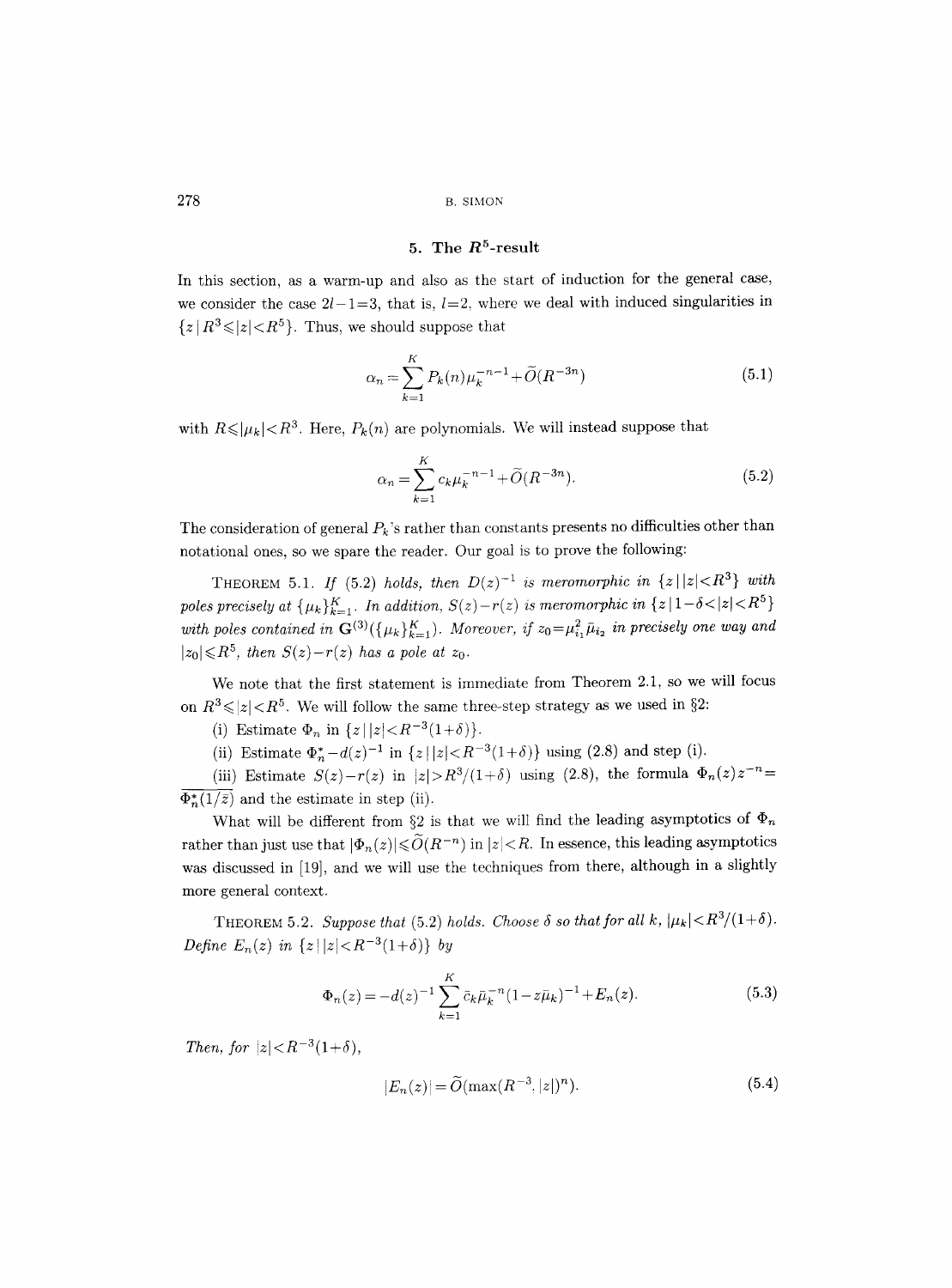*Remark.* Since  $|\mu_k| < R^3(1+\delta)^{-1}$  and  $|z| < R^{-3}(1+\delta)$ ,  $||z|\mu_k| < 1$ .

*Proof.* Iterating (1.5) from  $j=n-1$  down to  $j=0$  yields

$$
\Phi_n(z) = z^n - \sum_{j=1}^n \bar{\alpha}_{n-j} z^{j-1} \Phi_{n-j}^*(z).
$$
\n(5.5)

Write (5.2) as

$$
\alpha_n = \sum_{k=1}^K c_k \mu_k^{-n-1} + (\delta \alpha)_n, \tag{5.6}
$$

$$
(\delta \alpha)_n = \widetilde{O}(R^{-3n}).\tag{5.7}
$$

In (5.5), do the following:

$$
E_0^{(n)} = z^n,
$$
\n<sup>(5.8)</sup>

$$
E_1^{(n)} = -\sum_{j=1}^n \bar{\alpha}_{n-j} z^{j-1} [\Phi_{n-j}^*(z) - d(z)^{-1}], \tag{5.9}
$$

$$
E_2^{(n)} = -\sum_{j=1}^n \overline{(\delta \alpha)}_{n-j} z^{j-1} d(z)^{-1},\tag{5.10}
$$

$$
E_3^{(n)} = \sum_{k=1}^K \bar{c}_k \sum_{j=n+1}^\infty \bar{\mu}_k^{-(n+1-j)} z^{j-1} d(z)^{-1}.
$$
 (5.11)

Since  $\sum_{j=1}^{\infty} \bar{\mu}_k^{-(n+1-j)} z^{j-1} = \bar{\mu}_k^{-n} (1-z\bar{\mu}_k)^{-1}$ , (5.3) holds with  $E_n(z) = E_0^{(n)} + E_1^{(n)} + E_2^{(n)} + E_3^{(n)}$ .

$$
z_n(z) = z_0 + z_1 + z_2
$$

We need to show that for  $j=0, 1, 2, 3$ ,

$$
|E_j^{(n)}(z)| = \widetilde{O}(\max(R^{-3}, |z|)^n). \tag{5.12}
$$

This is trivial for  $j=0$ . For  $j=1$ , we use (2.4) and  $|\alpha_{n-j}|=\widetilde{O}(R^{-(n-j)})$  to see that if  $\vert z \vert \! < \! R^{-1}$  then

$$
|E_1^{(n)}| \leq \sum_{j=1}^n |z|^{j-1} \widetilde{O}(R^{-(n-j)}) \widetilde{O}(R^{-2(n-j)}) = n \widetilde{O}(\max(|z|, R^{-3})^n) = \widetilde{O}(\max(|z|, R^{-3})^n).
$$

By (5.7),  $d(z)^{-1}$  is bounded in  $\{z \mid |z| < R^{-1}\}$  and

$$
n\widetilde{O}(\max(|z|, R^{-3})^n) = \widetilde{O}(\max(|z|, R^{-3})^n),
$$

so we have that (5.12) holds for  $j=2$ . For  $j=3$ , we note that the sum of the geometric series is  $z^{n}(1-\bar{\mu}_k z)^{-1}$ , so in  $|z| < R^{-3}(1+\delta)$ , we get a  $|z|^{n}$ -bound. This proves (5.12).  $\Box$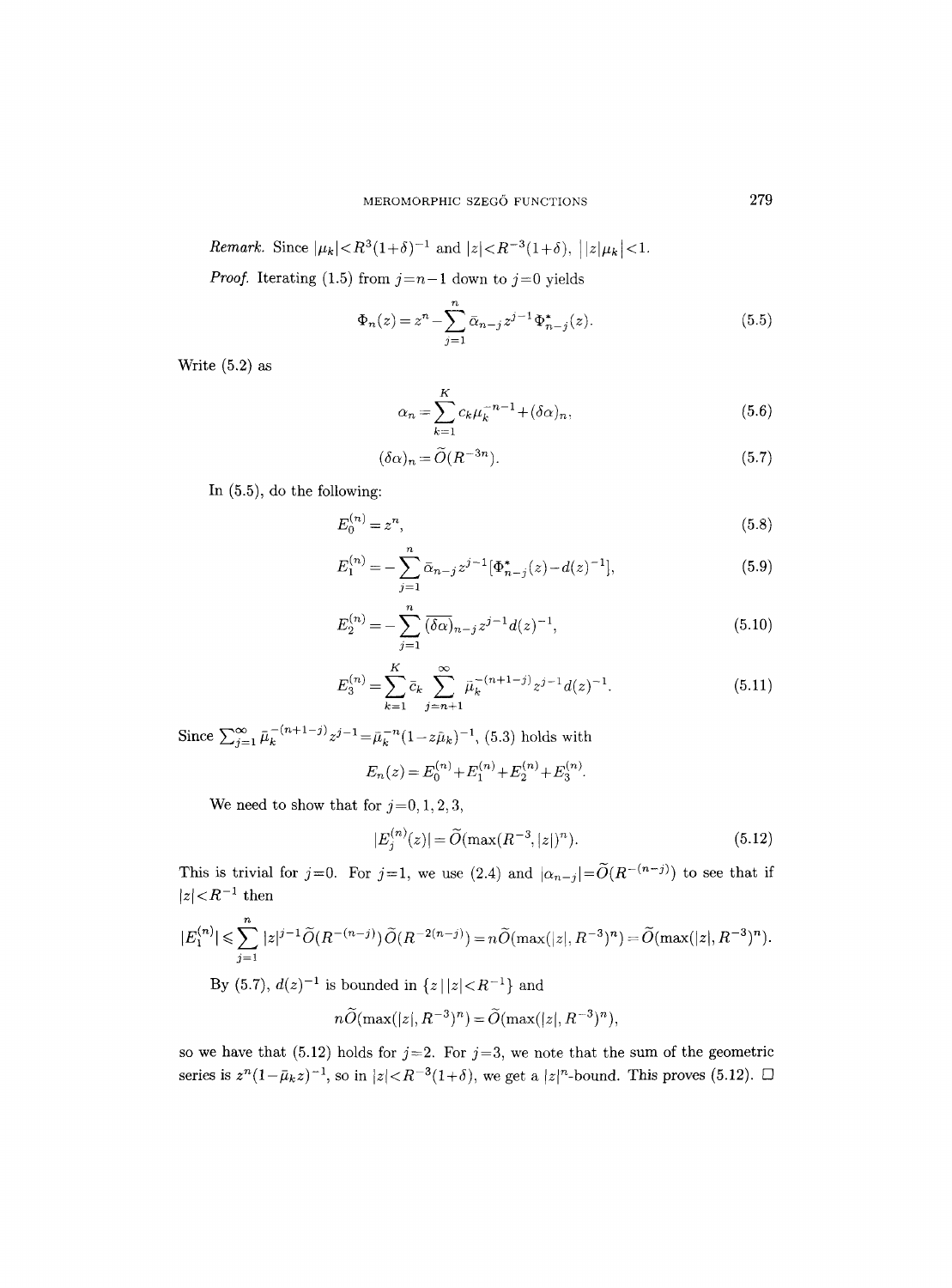THEOREM 5.3. Let  $(5.2)$  *hold and let*  $\delta$  *be as in Theorem 5.2. Define*  $\widetilde{E}_n$  for  $|z| < R^{-3}(1+\delta)$  *by* 

$$
\Phi_n^*(z) - d(z)^{-1} = - \left[ d(z)^{-1} \sum_{k,l=1}^K \bar{c}_k c_l \mu_l^{-1} (1 - z\bar{\mu}_k)^{-1} (1 - \bar{\mu}_k^{-1} \mu_l^{-1}) (\bar{\mu}_k \mu_l)^{-n} \right] + \widetilde{E}_n(z).
$$
\n(5.13)

*Then for*  $|z| < R^{-3}(1+\delta)$ ,

$$
\widetilde{E}_n(z) = \widetilde{O}(R^{-n} \max(|z|, R^{-3})^n). \tag{5.14}
$$

*Proof.* We iterate (2.8) to get

$$
\Phi_n^*(z) - d(z)^{-1} = \sum_{j=n}^{\infty} \alpha_j z \Phi_j(z).
$$
 (5.15)

In (5.15), first replace  $\alpha_j$  by (5.6) and then, in the main term, replace  $\Phi_j$  by (5.3). Noting that  $\sum_{i=n}^{\infty} \bar{\mu}_k^{-j} \mu_l^{-j-1} = \mu_l^{-1} (1 - \bar{\mu}_k^{-1} \mu_l^{-1})^{-1} (\bar{\mu}_k \mu_l)^{-n}$ , we see that (5.13) holds, where

$$
\widetilde{E}_n=\widetilde{E}_1^{(n)}\!+\!\widetilde{E}_2^{(n)}
$$

with

$$
\widetilde{E}_1^{(n)} = \sum_{j=n}^{\infty} (\delta \alpha) z \Phi_j(z),\tag{5.16}
$$

$$
\widetilde{E}_2^{(n)} = \sum_{j=n}^{\infty} \left( \sum_{k=1}^K c_k \mu_k^{-j-1} \right) z E_j(z).
$$
\n(5.17)

By (5.7) and (2.3),

$$
|E_1^{(n)}| \leqslant c \sum_{j=n}^{\infty} \widetilde{O}(R^{-3n}) \widetilde{O}(R^{-n}) = \widetilde{O}(R^{-4n}). \tag{5.18}
$$

By (5.4),

$$
|E_2^{(n)}| \leq c \sum_{j=n}^{\infty} R^{-j-1} \widetilde{O}(\max(R^{-3}, |z|)^j) = \widetilde{O}(R^{-n} \max(|z|, R^{-3})^n),\tag{5.19}
$$

proving  $(5.14)$ .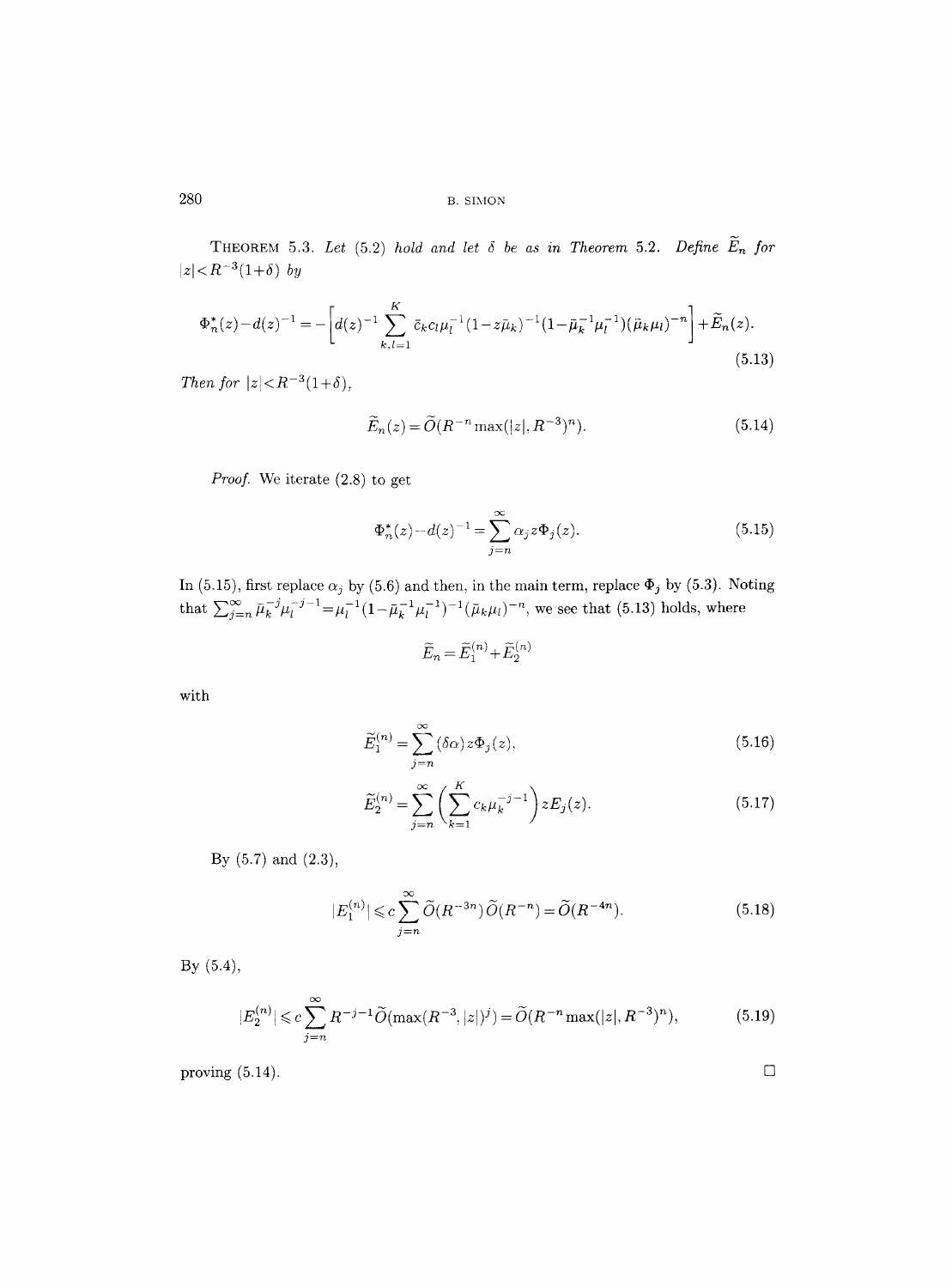**THEOREM** 5.4. Suppose that  $(5.2)$  holds and  $\delta$  is chosen as in Theorem 5.2. Then *in*  $\{z | R^3(1+\delta)^{-1} < |z| < R^5\}$ , *we have that*  $r(z) - S(z) - q_3(z)$  *is analytic, where* 

$$
q_3(z) = -\sum_{k,l,r=1}^{K} c_k \bar{c}_l c_r z (z - \mu_k)^{-1} (1 - \mu_k^{-1} \bar{\mu}_l^{-1})^{-1} \mu_k (1 - z \mu_k^{-1} \bar{\mu}_l^{-1} \mu_r^{-1})^{-1}.
$$
 (5.20)

*Proof.* By (2,15),

$$
r(z) - S(z) = \left[ \overline{d(1/\bar{z})} - 1 \right] - \overline{d(1/\bar{z})} \sum_{j=1}^{\infty} \alpha_{j-1} z \left[ \Phi_{j-1}(z) - \overline{d(1/\bar{z})} \right]^{-1} z^{j-1} \right].
$$
 (5.21)

Because  $q_3(z)$  is obtained by summing

$$
\sum_{j=1}^{\infty} (\alpha_{j-1} - \delta \alpha_{j-1}) \left[ \Phi_{j-1}(z) - \overline{d(1/\bar{z})} z^{j-1} - z^{j-1} \overline{\widetilde{E}_{j-1}(1/\bar{z})} \right],\tag{5.22}
$$

we see that

$$
r(z) - S(z) - q_3(z) - \left[ \overline{d(1/\bar{z})} - 1 \right] = -\overline{d(1/\bar{z})} \sum_{j=1}^{\infty} [F_{1,j}(z) + F_{2,j}(z)],
$$
(5.23)

where

$$
F_{1,j}(z) = \delta \alpha_{j-1} z [\Phi_{j-1}(z) - d(1/\bar{z}) z^{j-1}], \tag{5.24}
$$

$$
F_{2,j}(z) = [\alpha_{j-1} - \delta \alpha_{j-1}] z^{j-1} \widetilde{\tilde{E}}_{j-1}(1/\bar{z}).
$$
\n(5.25)

Some care is needed to confirm that both sides of (5.23) make sense in a common domain of meromorphicity. By Theorem 2.1, the left-hand side of (5.23) is analytic in  ${z | 1-\delta < |z| < R^3}$ . The individual terms on the right are analytic in  ${z | 1-\delta < |z|}$  and, by (2.16), converge in  $\{z \mid 1-\delta \lt |z| < R^5\}$  and agree with the left on  $\{z \mid 1-\delta \lt |z| < R^3\}$ . By (2.16) and (5.7),

$$
|F_{1,j}(z)| = \widetilde{O}(R^{-3j}R^{-j}|z|^j \max(R^{-1},|z|)^j), \tag{5.26}
$$

so if  $R^3/(1+\delta) < |z| < R^5$  then

$$
\sum_{j=1}^{\infty} |F_{1,j}(z)| \le \sum_{j=1}^{\infty} R^{-5j} |z|^j < \infty. \tag{5.27}
$$

By (5.14), if  $|z| > R^3/(1+\delta)$  then

$$
\widetilde{E}_n(1/\bar{z}) = \widetilde{O}(R^{-n}\max(|z|^{-1}, R^{-3})^n),\tag{5.28}
$$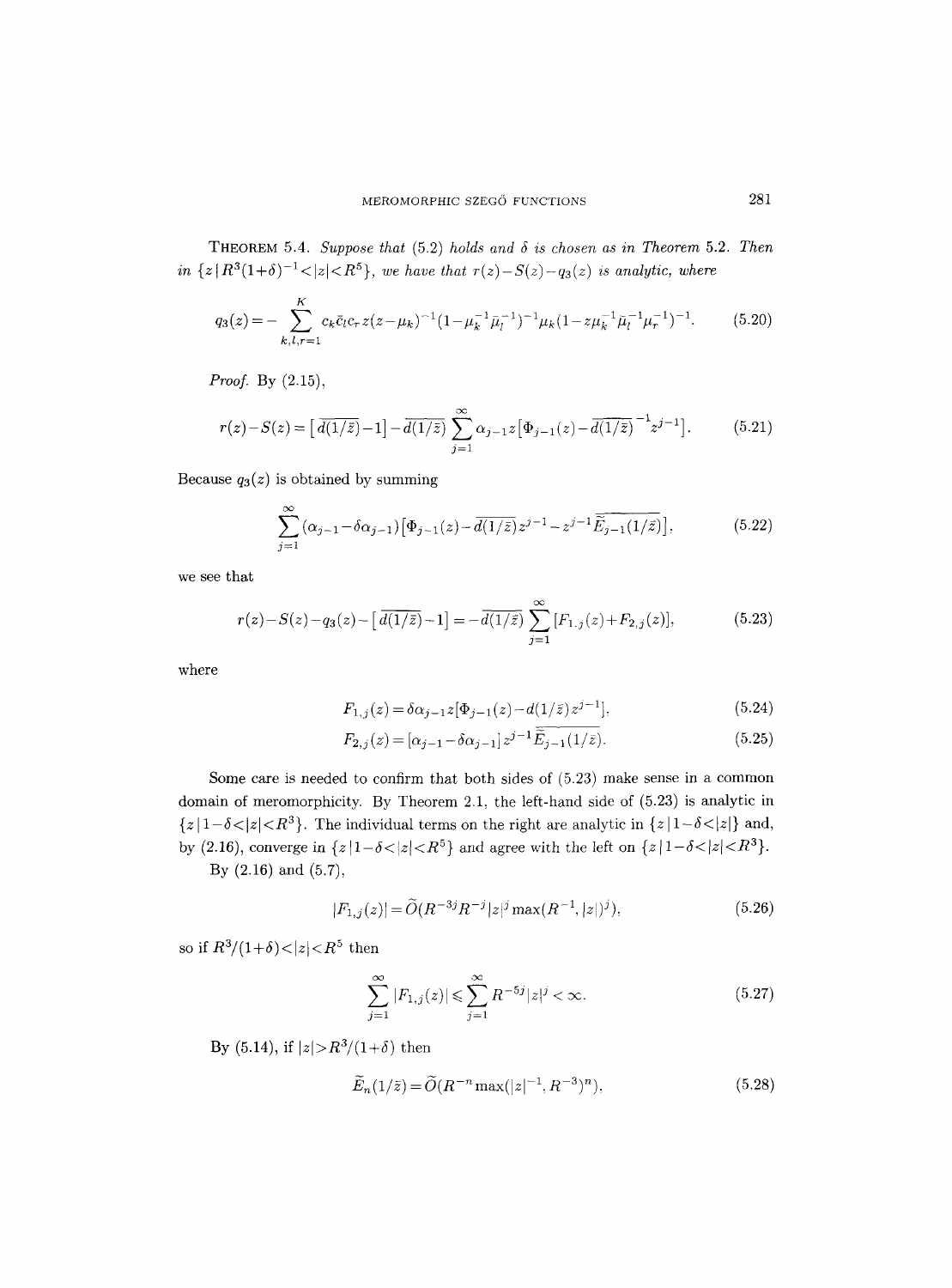and thus

$$
|F_{2,j}(z)| \le \tilde{O}(R^{-2j} \max(1, |z|R^{-3})^j)
$$
\n(5.29)

$$
\leqslant \begin{cases} \widetilde{O}(|z|^{j}R^{-5j}), & \text{if } |z| \geqslant R^3, \\ \widetilde{O}(R^{-2j}), & \text{if } 1 \leqslant |z| \leqslant R^3, \end{cases} \tag{5.30}
$$

so that  $\sum_{j=1}^{\infty} |F_{2,j}(z)| < \infty$  uniformly on compact subsets of  $\{z | R^3/(1+\delta) \leq |z| < R^5 \}$ . This implies that  $r(z) - S(z) - q_3(z)$  is analytic there.

*Proof of Theorem* 5.1. As already noted above, Theorem 2.1 proves the results in  ${z | 1 < |z| < R^3}$ . In  ${z | R^3/(1+\delta) < |z| < R^5}$ , Theorem 5.4 shows that  $r-S$  is meromorphic with poles contained in  $\mathbf{G}^{(3)}(\{\mu_k\}_{k=1}^K)$ . The explicit formula shows that there is a pole if there is a single summand contributing to the potential pole.  $\Box$ 

# 6. The  $R^{2l-1}$ -result

In this section, we will prove the following theorem (again, for simplicity of exposition, we replace general  $P_j(n)$  by constants), which clearly implies Theorems 4.6 and 4.8:

THEOREM 6.1. Let  $\{\mu_k\}_{k=1}^K$  obey  $R \leq |\mu_k| < R^{2l-1}$  with  $\min_k |\mu_k| = R$ . Suppose that

$$
\alpha_n = \sum_{k=1}^{K} c_k \mu_k^{-n-1} + \tilde{O}(R^{-(2l-1)}).
$$
 (6.1)

*Then*  $D(z)^{-1}$  *is meromorphic in*  $\{z \mid |z| < R^{2l-1}\}$  *with poles contained in*  $\mathbf{G}(\{\mu_k\}_{k=1}^K)$ . *In addition,*  $S(z)-r(z)$  *is meromorphic in*  $\{z \mid 1-\delta_0 < |z| < R^{2l+1}\}$ , *and the only poles in*  $\{z | R^{2l-1} \leqslant |z| < R^{2l+1} \}$  *lie in*  $\mathbf{G}_3(\{\mu_k\}_{k=1}^K)$ . *If*  $z_0$  *obeys*  $z_0 = \mu_{i_1}^2 \bar{\mu}_{i_2}$  with  $|z_0| < R^{2l+1}$ , and  $z_0$  cannot be written as any other  $G({\mu_k}_{k=1}^K)$ -product, then  $s(z)-r(z)$  has a pole at  $z_0$ .

The strategy is the same as in the last section. Pick  $\delta > 0$  so that  $|\mu_k| < R^{2l-1}/(1+\delta)$ for all k. We will prove the following estimate on the  $\Phi$ 's and  $\Phi^*$ 's inductively:

THEOREM 6.2. *Under the hypothesis of Theorem* 6.1, *in* 

$$
\mathcal{Q} \equiv \{ z \mid |z| \leq R^{-(2l-1)}(1+\delta) \},\
$$

*we have* 

$$
\Phi_n(z) = \sum_{p,l} f_{p,l}^{(l)}(z) \,\overline{\omega}_{p,l}^{-n} + E_{n,l}(z),\tag{6.2}
$$

*where the sum is over all points w in* 

$$
\left[\bigcup_{m=1}^{2l-3} \mathbf{G}^{(2m-1)}\big(\{\mu_k\}_{k=1}^K\big)\right] \cap \left\{z \mid R \leqslant |z| < \frac{R^{2l-1}}{1+\delta}\right\},\right.
$$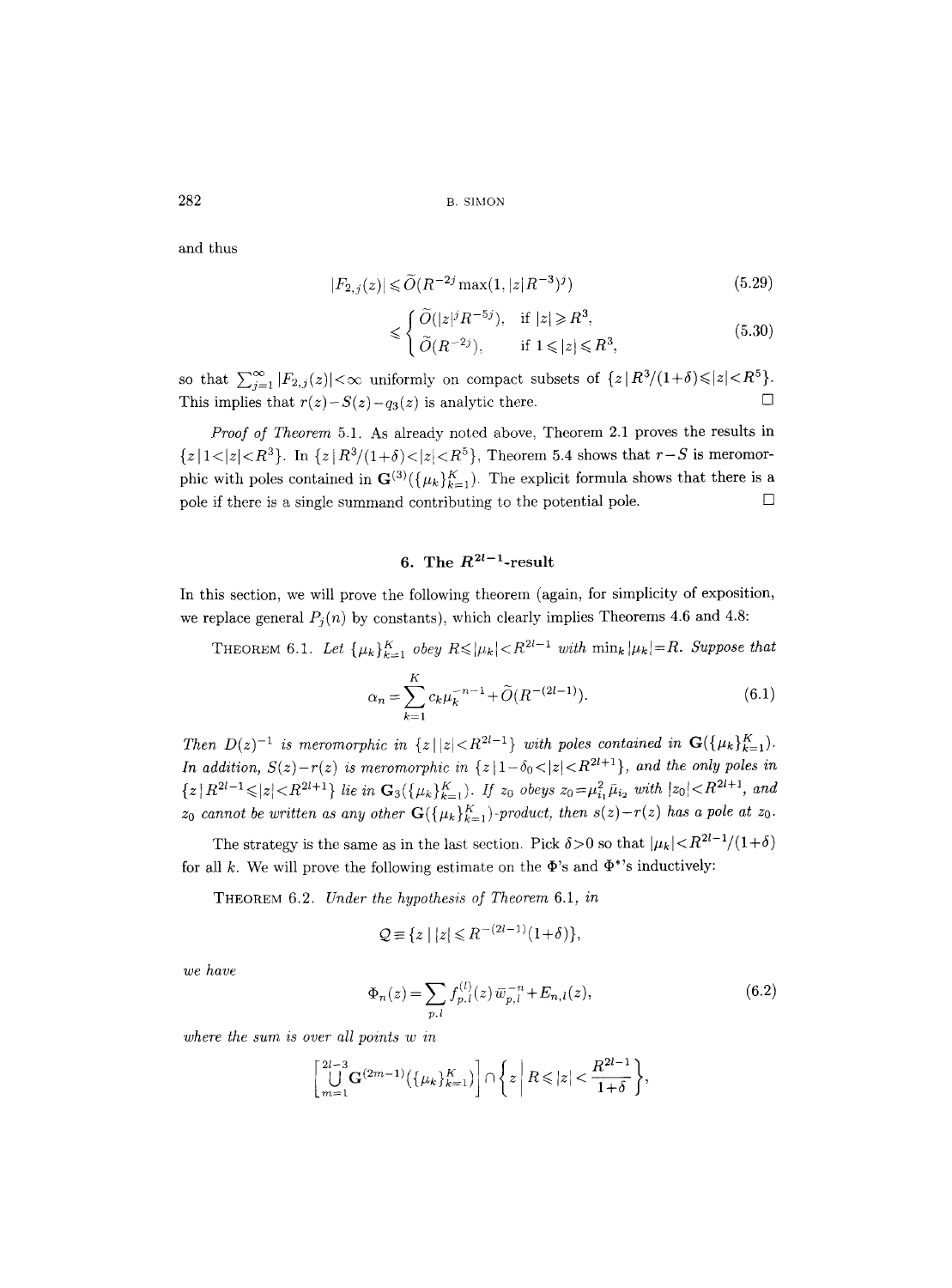*each*  $f_{p,l}^{(l)}$  *is analytic in Q, and on Q,* 

$$
|E_{n,l}(z)| = \widetilde{O}(\max(R^{-(2l-1)}, |z|)^n). \tag{6.3}
$$

*In addition, in Q,* 

$$
\Phi_n^*(z) - d(z)^{-1} = \sum_p g_{p,l}(z) y_{p,l}^{-n} + \widetilde{E}_{n,l}(z),\tag{6.4}
$$

where the sum is over all products  $p=\mu_{i_1} \ldots \mu_{i_m} \bar{\mu}_{i_{m+1}} \ldots \bar{\mu}_{i_{2n}}$  with  $i_1, ..., i_{2m} \in \{1, ..., K\}$ and with the product lying in  $\{z | 2R \leq |z| < R^{2l}/(1+\delta)\}$ , and on Q, each  $g_{p,l}$  is analytic *and* 

$$
|\widetilde{E}_{n,l}(z)| = \widetilde{O}(R^{-n}(\max(R^{-(2l-1)}, z))^n).
$$
 (6.5)

*Proof.* The proof is by induction in *l*. Theorems 5.2 and 5.3 establish the case  $l=2$ . Suppose that we have the result for  $l-1$  with  $l \geqslant 3$  and that (6.1) holds. Write  $\alpha_n$  as in  $(5.6)$ , where now'

$$
(\delta \alpha)_n = \widetilde{O}(R^{-(2l-1)n}).\tag{6.6}
$$

In (5.5), do the following:

$$
E_{0,l}^{(n)} = z^n,\tag{6.7}
$$

$$
E_{1,l}^{(n)} = -\sum_{j=1}^{n} \bar{\alpha}_{n-j} z^{j-1} \left[ \Phi_{n-j}^{*} - d(z)^{-1} - \sum_{p} g_{p,l-1}(z) y_{p,l-1}^{-(n-j)} \right],
$$
(6.8)

$$
E_{2,l}^{(n)} = -\sum_{j=1}^{n} \overline{(\delta \alpha)}_{n-j} z^{j-1} \left[ d(z)^{-1} + \sum_{p} g_{p,l-1}(z) y_{p,l-1}^{(n-j)} \right]. \tag{6.9}
$$

Then

$$
\Phi_n - \sum_{k=0}^2 E_{k,l}^{(n)} = -\sum_{j=1}^n \left( \sum_{k=1}^K \bar{c}_k \bar{\mu}_k^{-(n-j)-1} \right) \left[ d(z)^{-1} + \sum_p g_{p,l-1}(z) y_{p,l-1}^{-(n-j)} \right]. \tag{6.10}
$$

Define  $E_{3,l}^{(n)}$  to be the summand on the right-hand side of (6.10) with the outer sum from  $n+1$  to  $\infty$ .

The infinite sum yields geometric series which precisely have the form  $\sum_p g_{p,l}(z)y_{p,l}^{-n}$ , and as in the proof of Theorem 5.1,

$$
|E_{0,l}^{(n)}|+|E_{1,l}^{(n)}|+|E_{2,l}^{(n)}|+|E_{3,l}^{(n)}|=\widetilde{O}(\max(|z|,R^{-(2l-1)n}))
$$

since by induction  $\widetilde{E}_{n,l-1}=\widetilde{O}(\max(R^{-2l}, |z|)^n)$  and the other terms are bounded by  $\widetilde{O}(\max(R^{-1}, |z|)^n)$ . This proves (6.3) for l.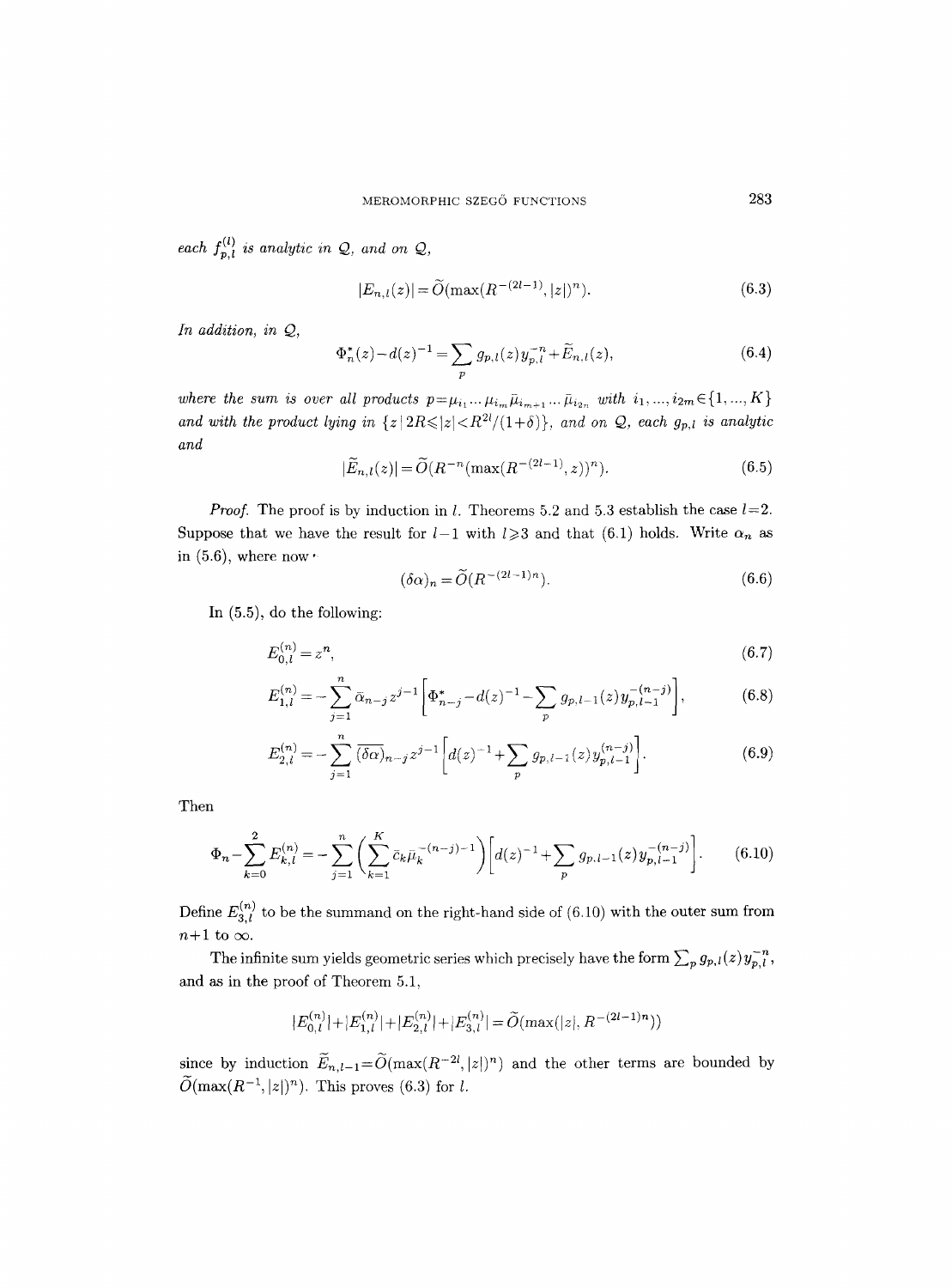To bound  $\Phi_n^*(z) - d(z)^{-1}$ , we use (5.15), replace  $\Phi_i(z)$  by *(6.2)*,  $\alpha_n$  by  $(\delta \alpha)_n$  plus the asymptotic exponentials, and obtain  $(6.4)$  and  $(6.5)$  for  $l$  by the same estimate as in Theorem 5.3.  $\Box$ 

Basically, using  $\Phi_n^*$  to order  $R^{-2(l-1)n}$  in the expansion of  $\Phi_n$  gets us  $\Phi_n$  to order  $R^{-(2l-1)n}$ , and then plugging that into the expansion of  $\Phi_n^*$  gets us  $\Phi_n^*$  to order  $R^{-2ln}$ . Each full iteration improves by  $R^{-2n}$ .

*Proof of Theorem 6.1.* By induction,  $S-r$  is meromorphic in  $\{z|1-\delta<|z|< R^{2l-1}\}$ , so knowing that S is meromorphic implies meromorphicity of r and so  $D^{-1}$  there, and the poles of both  $S-r$  and S lie in  $\mathbf{G}(\{\mu_k\}_{k=1}^K)$ .

Using (6.4) in  $|z| < R^{-(2l-1)/(1+\delta)}$  yields an expansion of  $\Phi_n(z)$  in  $|z| > R^{2l-1}/(1+\delta)$ . Plug this into (5.21) and use (5.6). Since (5.21) holds for  $1-\delta<|z|< R^3$ , we need only show that the right-hand side has a meromorphic continuation to the fifll annulus. The individual terms in the sum are analytic in  $\{z \mid |z| > 1 - \delta\}$ . We write them using (6.4) as a sum of two infinite sums: the geometric sum and the error. The purely geometric terms sum to poles in  $\{z | R^{2l-1} < |z| < R^{2l+1}\}\$ . The bounds on the errors as in the proof of Theorem 5.4 converge to an analytic function in the annulus. The poles are clearly in  $\mathbf{G}_3(\{\mu_k\}_{k=1}^K).$ 

Tracking the contribution of a single  $\mu_1^2 \bar{\mu}_2$  shows that it yields a nonvanishing pole which, by the unique product hypothesis, cannot be cancelled.  $\Box$ 

#### References

- [1] BARRIOS ROLANÍA, D., LÓPEZ LAGOMASINO, G. & SAFF, E. B., Asymptotics of orthogonal polynomials inside the unit circle and Szegő-Padé approximants. *J. Comput. Appl. Math.,* 133 (2001), 171-181.
- [2] -- Determining radii of meromorphy via orthogonal polynomials on the unit circle. *J. Approx. Theory,* 124 (2003), 263-281.
- [3] CHADAN, K. & SABATIER, P.C., *Inverse Problems in Quantum Scattering Theory*, 2nd edition. Springer, New York, 1989.
- [4] DEIFT, P. & OSTENSSON, J., A Riemann-Hilbert approach to some theorems on Toeplitz operators and orthogonal polynomials. To appear in *J. Approx. Theory.*
- [5] FREUD, G., *Orthogonal Polynomials.* Pergamon, Oxford-NewYork, 1971.
- [6] GERONIMO, J.S. & CASE, K.M., Scattering theory and polynomials orthogonal on the unit circle. *J. Math. Phys.,* 20 (1979), 299-310.
- [7] GERONIMUS, YA. L., Polynomials orthogonal on a circle and their applications. Zap. *Nauchno-Issled. Inst. Mat. Mekh. Kharkov Mat. Obshch.* (4), 19 (1948), 35-120 (Russian); English translation: Amer. Math. Soc. Translation, 104. Amer. Math. Soc., Providence, RI, 1954.
- [8] -- *Orthogonal Polynomials: Estimates, Asymptotic Formulas, and Series of Polynomials Orthogonal on the Unit Circle and on an Interval.* Gosudarstv. Izdat. Fiz.-Mat. Lit., Moscow, 1958 (Russian); English translation: Consultants Bureau, New York, 1961.